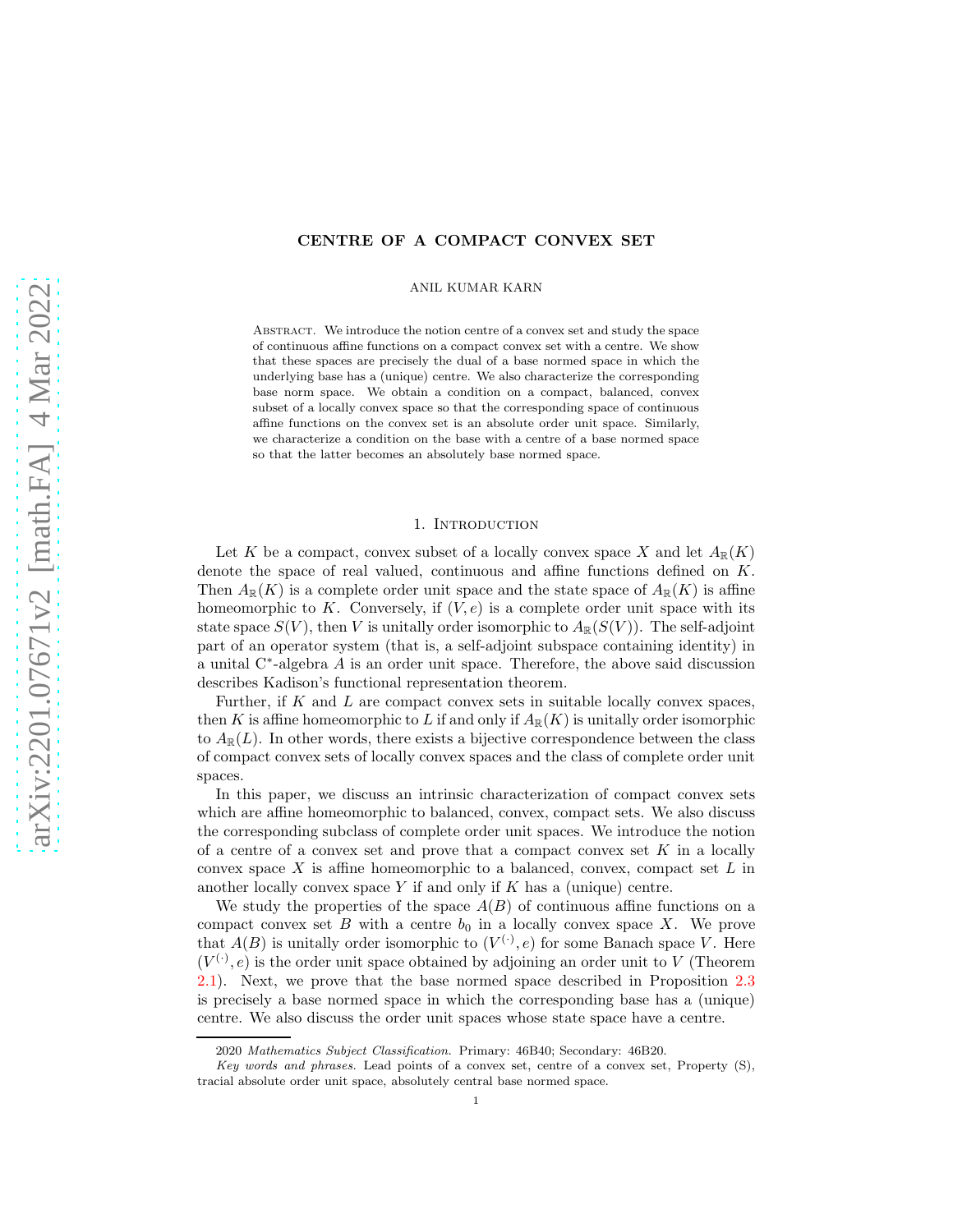#### 2 ANIL KUMAR KARN

In [\[8\]](#page-15-0), the author discussed an order theoretic generalization of spin factors obtained by adjoining an order unit to a normed linear space. Let V be a normed linear space and let  $(V^{(.)}, e)$  is the order unit space obtained by adjoining an order unit to V. He proved that there is a canonical absolute value defined in  $V^{(\cdot)}$  and that  $(V^{(.)}, e)$  becomes an absolute order unit space if and only if V is strictly convex [\[8,](#page-15-0) Theorem 2.14]. In the present paper, we discuss an absolute value in a base normed space in which the base has a centre and find a condition under which the space becomes an absolutely base normed space (Theorem [6.7\)](#page-13-0).

A summary of the paper is as follows.

In Section 2, we recall the adjoining of an order unit to a normed linear space and the notion of lead points of a convex set and introduce the notion of a centre of a convex set. We study some related properties.

In Section 3, we consider the space of continuous affine functions on a compact convex set with a centre and describe its order and norm structures. We prove that this space can be characterized as one obtained by adjoining an order unit to a Banach space.

In Section 4,we study the norm and order structure of a base norm space in which the base has a (unique) centre. We produce an example to show that the base of every base normed space need not have a centre.

In Section 5, we consider the order unit spaces having a central state space. We obtain a characterization for a state to be a centre of the state space. We study the norm and order structure an order unit space having a central state and prove that such a space is precisely obtained by adjoining an order unit to a normed linear space. Let us recall that such a space becomes an absolute order unit space if the underlying normed space is strictly convex  $[8,$  Theorem 3.14]. We introduce the Property (S) on a compact, balanced, convex subset of a real locally convex space and prove that an order unit space having a central state is an absolute order unit space if and only if the corresponding state space satisfies Property (S).

In Section 6, we describe an absolute value on a base normed space in which the base has a centre. This absolute value arises naturally. We characterize the condition on the underlying base under which the space becomes an absolutely ordered base normed space.

# 2. Centre of a convex set

2.1. Adjoining an order unit to a normed linear space. The following construction has been adopted from [\[4,](#page-15-1) 1.6.1] and is apparently due to M. M. Day.

<span id="page-1-0"></span>**Theorem 2.1** (M. M. Day). Let  $(V, \|\cdot\|)$  be a real normed linear space. Consider  $V^{(\cdot)} := V \times \mathbb{R}$  and define

$$
V^{(\cdot)+} := \{(v, \alpha) : ||v|| \le \alpha\}.
$$

Then  $(V^{(\cdot)}, V^{(\cdot)+})$  becomes a real ordered space such that  $V^{(\cdot)+}$  is proper, generating and Archimedean. Also,  $e = (0, 1) \in V^{(\cdot)+}$  is an order unit for  $V^{(\cdot)}$  so that  $(V^{(\cdot)}, e)$ becomes an order unit space. The corresponding order unit norm is given by

$$
|| (v, \alpha)||_e = ||v|| + |\alpha|
$$

for all  $(v, \alpha) \in V^{(\cdot)}$ . In particular,  $(V^{(\cdot)}, e)$  is isometrically isomorphic to  $V \oplus_1 \mathbb{R}$ . Thus V, identified with  $\{(v, 0) : v \in V\}$ , can be identified as a closed subspace of  $V^{(\cdot)}$ . Further,  $V^{(\cdot)}$  is complete if and only if so is V.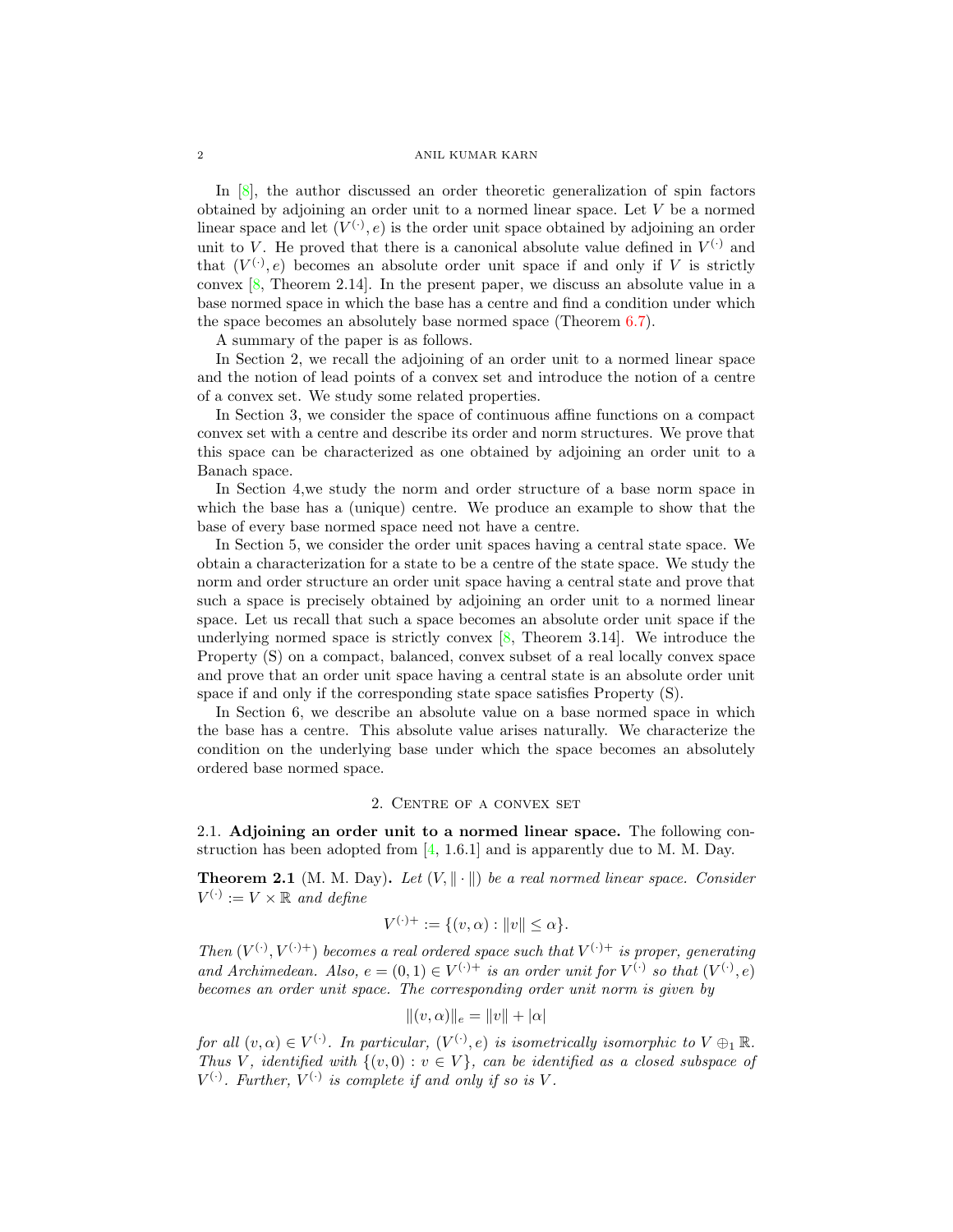The following result can proved in a routine way.

Proposition 2.2. Let V be a real normed linear space and consider the corresponding order unit space  $(V^{(\cdot)}, e)$ . Then the dual of  $(V^{(\cdot)}, e)$  is a base normed space isometrically isomorphic to  $(V^{*(.)}, S(V^{(.)}))$  where

$$
S(V^{(\cdot)}): = \{(f, 1) : f \in V^* \text{ and } ||f|| \le 1\}
$$

is the state space of  $(V^{(\cdot)}, e)$  as well as the base of  $V^{*(\cdot)+}$  which determine the dual norm as the base norm on  $V^{*(.)}$ .

We show that a similar construction is also available on  $V^{(\cdot)}$  itself albeit with a different norm (and the same order structure).

<span id="page-2-0"></span>**Proposition 2.3.** Let  $V$  be a real normed linear space and consider the corresponding ordered vector space  $(V^{(\cdot)}, V^{(\cdot)+})$ . Put

$$
B^{(\cdot)} = \{ (v, 1) : ||v|| \le 1 \}.
$$

Then  $B^{(\cdot)}$  is a base for  $V^{(\cdot)+}$  such that  $(V^{(\cdot)}, B^{(\cdot)+})$  is a base normed space. The corresponding base norm is given by

$$
\|(v,\alpha)\|_B = \max\{\|v\|,|\alpha|\}
$$

for all  $(v, \alpha) \in V^{(\cdot)}$ . In particular,  $(V^{(\cdot)}, B^{(\cdot)})$  is isometrically isomorphic to  $V \oplus_{\infty}$ R. Thus V, identified with  $\{(v, 0) : v \in V\}$ , can be identified as a closed subspace of  $V^{(\cdot)}$ . Further,  $V^{(\cdot)}$  is complete if and only if so is V.

*Proof.* It suffices to prove that  $B^{(\cdot)}$  is a base for  $V^{(\cdot)+}$  such that

$$
\text{co}\left(B^{(\cdot)} \cup -B^{(\cdot)}\right) = \{(x, \alpha) : ||x|| \le 1, |\alpha| \le 1\}.
$$

Note that  $B^{(\cdot)}$  is convex. If  $(v, \alpha) \in V^{(\cdot)+}$ , then  $||v|| \leq \alpha$ . So if  $(v, \alpha) \neq (0, 0)$ , then  $\alpha > 0$ . Now letting  $x_0 = \alpha^{-1}x$ , we get that  $(x_0, 1) \in B$  and  $(x, \alpha) = \alpha(x_0, 1)$  is a unique representation. We show that

$$
\text{co}\left(B^{(\cdot)} \cup -B^{(\cdot)}\right) = \{(x, \alpha) : ||x|| \le 1, |\alpha| \le 1\}.
$$

Let  $(x, \alpha) \in$  co  $(B^{(\cdot)} \cup -B^{(\cdot)})$ , say  $(x, \alpha) = \lambda(x_1, 1) - (1 - \lambda)(x_2, 1)$  for some  $x_1, x_2 \in$ V with  $||x_1|| \leq 1$  and  $||x_1|| \leq 1$  and  $\lambda \in [0, 1]$ . Then  $x = \lambda x_1 - (1 - \lambda)x_2$  and  $\alpha = \lambda - (1 - \lambda) = 2\lambda - 1$ . Thus  $||x|| \le 1$  and  $|\alpha| \le 1$ . Conversely, we assume that  $x \in V$  and  $\alpha \in \mathbb{R}$  be such that  $||x|| \leq 1$  and  $|\alpha| \leq 1$ . If  $||x|| \leq |\alpha|$ , then  $(\alpha^{-1}x, 1) \in B^{(\cdot)}$  so that  $(x, \alpha) = \alpha(\alpha^{-1}x, 1) \in {\rm co}(B^{(\cdot)} \cup -B^{(\cdot)})$ . So we assume that  $|\alpha| < ||x||$ . Put  $y = ||x||^{-1}x$ . Then  $(y, 1), (-y, 1) \in B^{(\cdot)}$ . Let  $2\lambda = ||x|| + \alpha$  and  $2\mu = ||x|| - \alpha$ . Then  $\lambda, \mu \in [0, 1]$  with  $\lambda + \mu = ||x||$  and  $\lambda - \mu = \alpha$ . Thus

$$
\lambda(y,1) - \mu(-y,1) = ((\lambda + \mu)y, \lambda - \mu) = (x, \alpha)
$$

so that  $(x, \alpha) \in$  co  $(B^{(\cdot)} \cup -B^{(\cdot)})$ 

In this section, we shall obtain a geometric description of  $B^{(\cdot)}$ . First, we recall the following notion introduced in [\[3\]](#page-15-2).

. В последните последните последните последните последните последните последните последните последните последн<br>В последните последните последните последните последните последните последните последните последните последнит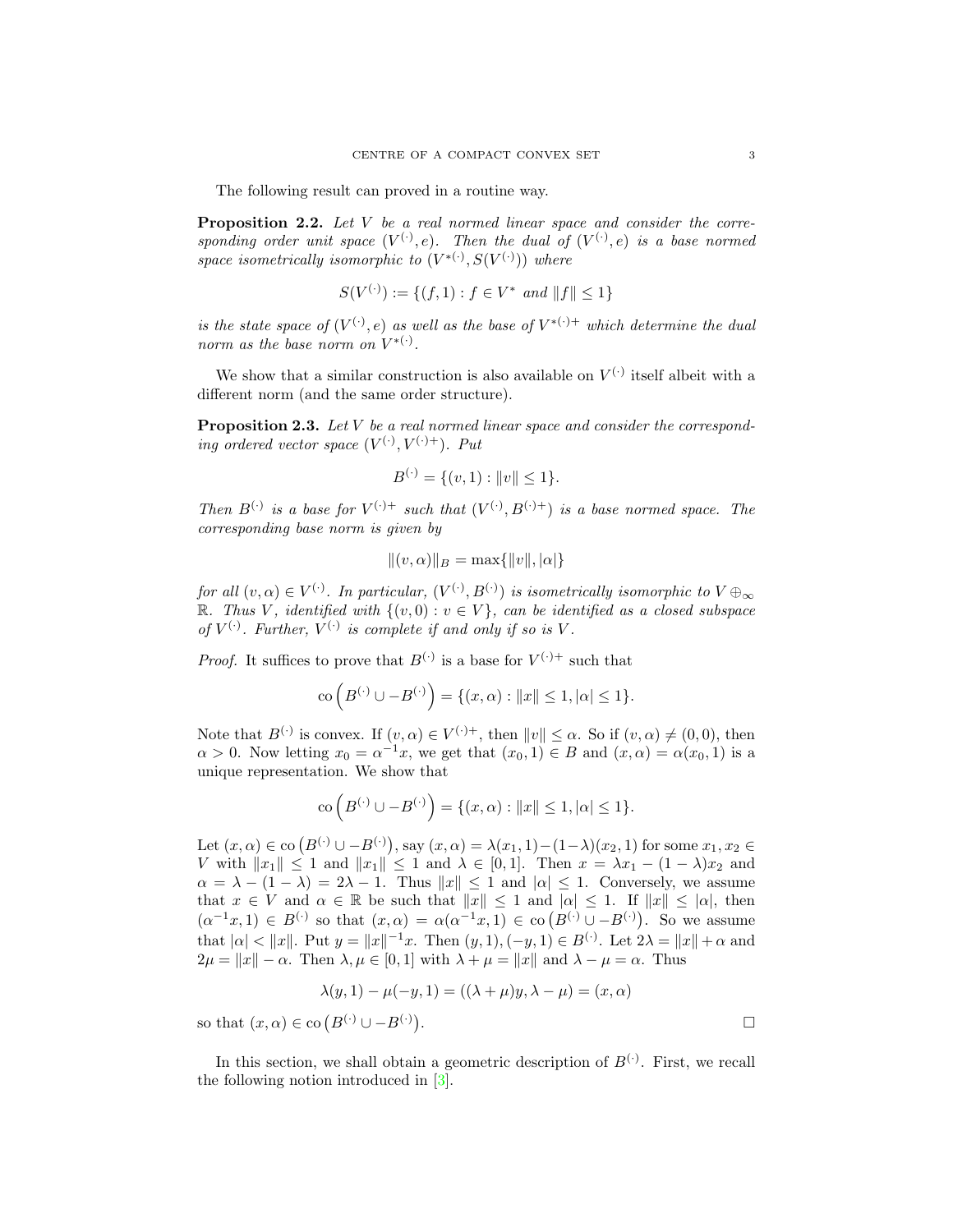#### 2.2. Lead points of a convex set.

**Definition 2.4.** [\[3\]](#page-15-2) Let C be a convex subset of a real vector space X with  $0 \in C$ . An element  $x \in C$  is called a lead point of C, if for any  $y \in C$  and  $\lambda \in [0, 1]$  with  $x = \lambda y$ , we have  $\lambda = 1$  and  $y = x$ . The set of all lead points of C is denoted by  $Lead(C).$ 

The following result was essentially proved in [\[3,](#page-15-2) Proposition 3.2].

<span id="page-3-0"></span>**Lemma 2.5.** Let  $C$  be a non-empty, radially compact, convex subset of a real vector space X containing 0. Then for each  $x \in C$  with  $x \neq 0$ , there exist a unique  $x_1 \in \text{Lead}(C)$  and a unique  $\lambda \in (0,1]$  such that  $x = \lambda x_1$ . (A non-empty subset S of X is called radially compact, if for any  $x \in X$  with  $x \neq 0$ , the set  $\{\alpha \in \mathbb{R} : \alpha x \in S\}$ is compact in R.)

We extend this result to a simple but interesting characterization of a norm on a real vector space.

<span id="page-3-1"></span>**Theorem 2.6.** Let  $C_0$  be a non-empty, radially compact, absolutely convex subset of a real vector space X. Let  $X_0$  be the linear span of  $C_0$  so that  $X_0 = \bigcup_{n=1}^{\infty} nC_0$ .

- (1) Then for each non-zero  $x \in X_0$ , there exists a unique  $c \in Lead(C_0)$  and a unique  $\alpha > 0$  such that  $x = \alpha c$ .
- (2) Let us write  $\alpha := r(x)$  and put  $r(0) = 0$ . Then  $r : X_0 \to \mathbb{R}^+$  determines a norm on  $X_0$  such that  $C_0$  is the closed unit ball.

*Proof.* (1): Fix  $x \in X_0$ ,  $x \neq 0$ . As  $C_0$  absorbing in  $X_0$ , there exists a non-zero  $k \in \mathbb{R}$  such that  $kx \in C_0$ . Since  $C_0$  is absolutely convex, we may take  $k > 0$ . As  $C_0$  is radially compact, the set  $S = {\lambda \in \mathbb{R} : \lambda x \in C_0}$  is a compact set in  $\mathbb{R}$ . Also,  $\sup S = \alpha_0 > 0$  with  $\alpha_0 x \in C_0$ . Put  $\alpha_0 x = c$ . We show that  $c \in \text{Leaf}(C_0)$ . By Lemma [2.5,](#page-3-0) we have  $c = \lambda c_1$  for some  $c_1 \in \text{Leaf}(C_0)$  and  $\lambda \in (0,1]$  so that  $\alpha \lambda^{-1} \in S$ . As  $\alpha_0 = \sup S$ , we get that  $\lambda = 1$  and consequently,  $c \in \text{Lead}(C_0)$ . Next, let  $x = \beta d$  for some  $d \in Lead(C_0)$  and  $\beta > 0$ . Then  $\beta^{-1} \leq \alpha_0$ . Also, we have  $c = \alpha_0 \beta d$ . Thus by the definition of  $Lead(C_0)$ , we get  $c = d$  and  $\beta = \alpha_0^{-1}$ .

(2) We note that  $r(x) \leq 1$  for all  $x \in C_0$  and that  $r(x) = 1$  if and only if  $x \in \text{Lead}(C_0)$ . Also, for  $x \in X_0$ ,  $x \neq 0$  we have  $r(x) > 0$ . Let  $x \in X_0$  and  $\alpha \in \mathbb{R}$ . Without any loss of generality, we assume that  $x \neq 0$  and  $\alpha \neq 0$ . Let  $x = \lambda c$  be the unique representation with  $c \in Lead(C_0)$ . Then  $r(x) = \lambda$ . If  $\alpha > 0$ , then  $\alpha x = \alpha \lambda c$ . Thus by the uniqueness of representation, we get that  $r(\alpha x) = \alpha \lambda = \alpha r(x)$ . For  $\alpha < 0$ , it suffices to prove that  $-c \in \text{Lead}(C_0)$  whenever  $c \in \text{Lead}(C_0)$ . Let  $c \in Lead(C_0)$ . Then  $-c \in C_0$  as  $C_0$  is balanced. Assume that  $-c = \beta d$  for some  $d \in \text{Lead}(C_0)$ . Then  $c = \beta(-d)$  with  $-d \in C_0$ . Now by the definition of  $\text{Lead}(C_0)$ we get  $-d = c$  and  $\beta = 1$ . Thus  $-c \in \text{Lead}(C_0)$ . Finally, we show that r is sub-additive. For this, let  $x, y \in X_0$ . Without any loss of generality, we assume that  $x \neq 0$  and  $y \neq 0$ . Let  $x = \alpha c$  and  $y = \beta d$  be the unique representations with  $c, d \in \text{Lead}(C_0)$  and  $\alpha > 0, \beta > 0$ . Then  $r(x) = \alpha$  and  $r(y) = \beta$ . Now  $x + y = (\alpha + \beta)z$  where  $z = \left(\frac{\alpha}{\alpha + \beta}c + \frac{\beta}{\alpha + \beta}d\right) \in C_0$ . Thus

$$
r(x + y) = r((\alpha + \beta)z) = (\alpha + \beta)r(z) \le \alpha + \beta = r(x) + r(y).
$$

This completes the proof.

**Remark 2.7.** The converse of Theorem [2.6](#page-3-1) is trivial. Let  $(V, \|\cdot\|)$  be a normed linear space. Then  $B = \{v \in V : ||v|| \leq 1\}$  is a non-empty, radially compact, absolutely convex set in V with  $Lead(B) = \{v \in B : ||v|| = 1\}.$ 

$$
\Box
$$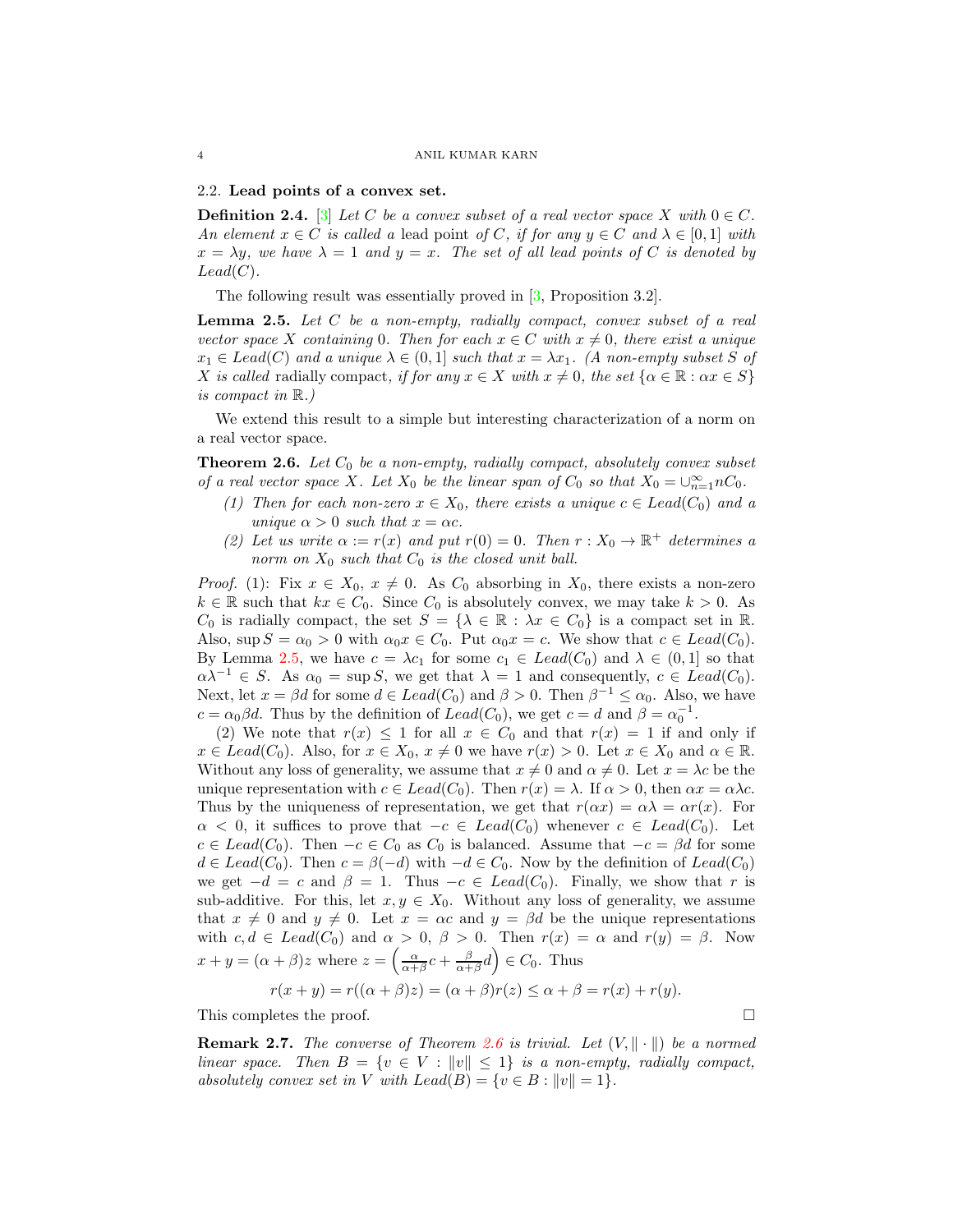#### 2.3. Centre of a convex set.

**Definition 2.8.** Let  $B$  be non-empty convex set in a real vector space  $X$ . An element  $b_0 \in B$  is said to be a centre of B, if for each  $b \in B$ , there exists a (unique)  $b' \in B$  such that  $b_0 = \frac{1}{2}b + \frac{1}{2}b'$ .

Note that if  $C$  is an absolutely convex set, then  $0$  is a centre of  $C$ .

<span id="page-4-0"></span>**Proposition 2.9.** Let  $B$  be a non-empty convex set in a real vector space  $X$  with a centre  $b_0$ . Put  $B_0 = B - b_0$  and assume that  $B_0$  is radially compact.

- $(1)$  Then  $B_0$  balanced and convex.
- (2) If  $x \in Lead(B_0)$ , then  $-x \in Lead(B_0)$ .
- (3) Put  $K = \{x + b_0 : x \in \text{Lead}(B_0)\}\.$  Then for each  $b \in B$  with  $b \neq b_0$ , there exist a unique pair  $b_1, b_2 \in K$  with  $\frac{1}{2}b_1 + \frac{1}{2}b_2 = b_0$  and  $\frac{1}{2} < \alpha \leq 1$  such that  $b = \alpha b_1 + (1 - \alpha) b_2.$

*Proof.* (1). As B is convex, so is  $B_0$ . Also,  $0 \in B_0$  for  $b_0 \in B$ . Let  $x \in B_0$ . Then  $x = b - b_0$  for some  $b \in B$ . As  $b_0$  is a centre of B, there exists a unique  $b' \in B$ such that  $\frac{1}{2}b + \frac{1}{2}b' = b_0$ . Thus  $-x = b' - b_0 \in B_0$ . Also, for  $0 \leq \lambda \leq 1$ , we have  $\lambda x = \lambda x + (1 - \overline{\lambda})0 \in B_0$  so that  $B_0$  is balanced as well.

(2). First observe that  $-x \in B_0$  as  $B_0$  is balance. As  $x \in \text{Lead}(B_0)$ , we have  $x \neq 0$  so that there exist a unique  $x_1 \in Lead(B_0)$  and a unique  $\lambda \in (0, 1]$  such that  $-x = \lambda x_1$ . Then  $x = \lambda(-x_1)$ . Now, by the definition of a lead point, we get  $\lambda = 1$ and consequently,  $-x = x_1 \in \text{Lead}(B_0)$ .

(3). Let  $b = x + b_0$  for some  $x \in B_0$ . As  $b \neq b_0$ , we have  $x \neq 0$ . Thus there exist a unique  $x_1 \in \text{Leaf}(B_0)$  and a unique  $\lambda \in (0,1]$  such that  $x = \lambda x_1$ . Put  $\alpha = \frac{1+\lambda}{2}$ . Then  $\frac{1}{2} < \alpha \le 1$ . For  $b_1 = x_1 + b_0$  and  $b_2 = -x_1 + b_0$ , we have  $\frac{1}{2}b_1 + \frac{1}{2}b_2 = b_0$ . Also, by (2), we have  $b_1, b_2 \in K$ . Thus

$$
b = x + b_0 = (1 - \lambda)b_0 + \lambda b_1 = (1 - \lambda)\left(\frac{1}{2}b_1 + \frac{1}{2}b_2\right) + \lambda b_1 = \alpha b_1 + (1 - \alpha)b_2.
$$

Next, let  $b_3, b_4 \in K$  with  $\frac{1}{2}b_3 + \frac{1}{2}b_4 = b_0$  and  $\beta \in \mathbb{R}$  with  $\frac{1}{2} < \beta \le 1$  be such that  $b = \beta b_3 + (1 - \beta) b_4$ . Let  $b_3 = x_2 + b_0$  for some  $x_2 \in \text{Leaf}(\overline{B_0})$ . Then  $b_4 = -x_2 + b_0$ and we have

$$
x = \beta x_2 + (1 - \beta)(-x_2) = (2\beta - 1)x_2.
$$

Now, by the uniqueness of a lead representation, we get  $x_2 = x_1$  and

$$
2\beta - 1 = \lambda = 2\alpha - 1
$$

so that  $\beta = \alpha$ .

Corollary 2.10. Let B be a non-empty convex set in a real vector space X and assume that  $b_0 \in B$  be a centre of B. If  $B_0 = B - b_0$  be radially compact, then  $b_0$ is the only centre of B.

*Proof.* Let  $b_1 \in B$  be another centre of B. Put  $u_0 = b_1 - b_0$ . Then  $u_0 \in B_0$ . We show that  $u_0 = 0$ . As  $b_1$  is a centre of B and  $b_0 \in B$ . There exists  $b'_0 \in B$  such that  $b_1 = \frac{1}{2}b_0 + \frac{1}{2}b'_0$ . Thus  $2u_0 = b'_0 - b_0 \in B_0$ . Assume that  $nu_0 \in B_0$  for some  $n \in \mathbb{N}$ . Then  $b_2 := -nu_0 + b_0 \in B$  as  $B_0$  is balanced. Thus there exists  $c \in B$  such that  $b_1 = \frac{1}{2}b_2 + \frac{1}{2}c$ . It follows that  $(n+2)u_0 = (c - b_0) \in B_0$ . Now, by induction,  $nu_0 \in B_0$  for all  $n \in \mathbb{N}$ . Since  $B_0$  is radially compact, we must have  $u_0 = 0$ . Hence  $b_1 = b_0.$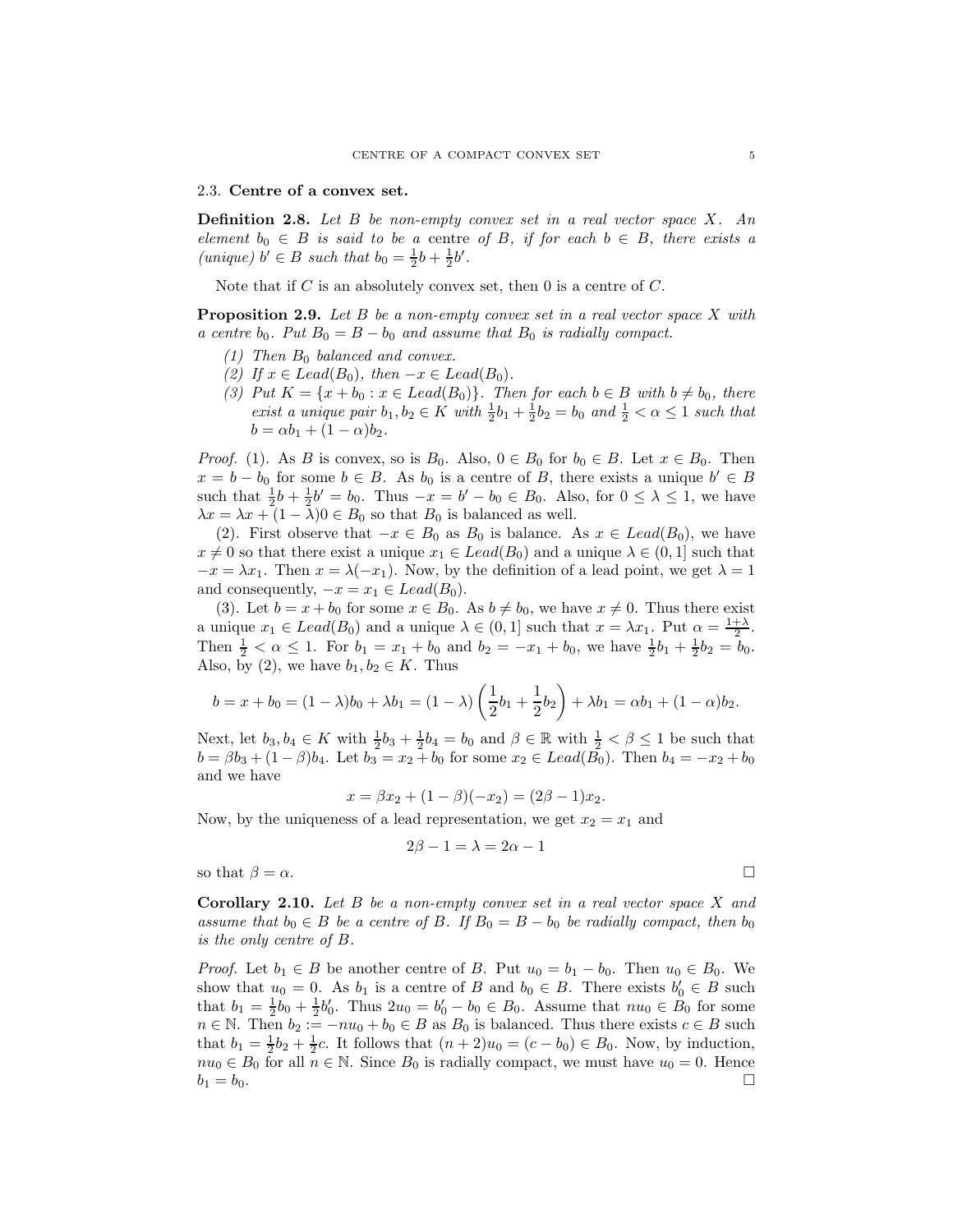3. Affine functions of a central compact convex set

Let B be a compact and convex set in a real locally convex Hausdorff space X with a centre  $b_0$  and consider the compact, balanced, convex set  $B_0 = B - b_0$ . Recall that a function  $f : B \to \mathbb{R}$  is called *affine*, if

$$
f(\alpha b_1 + (1 - \alpha)b_2) = \alpha f(b_1) + (1 - \alpha)f(b_2)
$$

for all  $b_1, b_2 \in B$  and  $\alpha \in [0, 1]$ . Let

$$
A(B) = \{ f : B \to \mathbb{R} | f \text{ is affine and continuous} \}.
$$

As B is compact and convex,  $A(B)$  is an order unit space with the cone

$$
A^+(B) = \{ f \in A(B) : f(b) \ge 0 \text{ for all } b \in B \}
$$

and the order unit  $\mathbf{1}: B \to \mathbb{R}$  given by  $\mathbf{1}(b) = 1$  for all  $b \in B$ . Also the order unit norm is the sup-norm on  $A(B)$  as a closed subspace of  $C(B)$ . (For a detailed discussion on this topic, please refer to [\[1,](#page-15-3) Chapter II.1].)

In this section, we describe the space of real valued, continuous, affine functions on a central, compact, convex set in a real locally convex Hausdorff space.

<span id="page-5-1"></span>Theorem 3.1. Let B be central compact and convex set in a real locally convex Hausdorff space X with the centre  $b_0$  and consider the closed subspace

$$
A_0(B) := \{ f \in A(B) : f(b_0) = 0 \}
$$

of  $A(B)$ . Then  $A(B)$  is unitally order isomorphic to the order unit space  $(A_0(B)^{(\cdot)},e)$ .

We shall prove this result with the help of the following lemmas.

<span id="page-5-0"></span>Lemma 3.2.  $A^+(B) = \{f \in A(B) : ||f - f(b_0)1||_{\infty} \leq f(b_0)\}.$ 

*Proof.* First, we assume that  $f \in A^+(B)$  so that  $f(b) \geq 0$  for all  $b \in B$ . Fix  $b \in B$ with  $b \neq b_0$ . Then by Proposition [2.9\(](#page-4-0)3), there exist a unique pair  $b_1, b_2 \in K$  with  $\frac{1}{2}b_1 + \frac{1}{2}b_2 = b_0$  and a unique  $\alpha \in \mathbb{R}$  with  $\frac{1}{2} < \alpha \leq 1$  such that  $b = \alpha b_1 + (1 - \alpha)b_2$ . Thus

$$
f(b) = \alpha f(b_1) + (1 - \alpha)f(b_2) \le \max\{f(b_1), f(b_2)\}.
$$

Again, as  $\frac{1}{2}b_1 + \frac{1}{2}b_2 = b_0$ , we have

$$
\frac{1}{2}f(b_1) + \frac{1}{2}f(b_2) = f(b_0)
$$

so that

$$
0 \le f(b) \le \max\{f(b_1), f(b_2)\} \le 2f(b_0).
$$

Thus  $|f(b) - f(b_0)| \le f(b_0)$  for all  $b \in B$ . Therefore,  $||f - f(b_0)1||_{\infty} \le f(b_0)$ .

Conversely, we assume that  $f \in A(B)$  with  $||f - f(b_0)1||_{\infty} \leq f(b_0)$ . Then for each  $b \in B$ , we have  $|f(b) - f(b_0)| \le f(b_0)$  or equivalently,

$$
0 \le f(b) \le \max\{f(b_1), f(b_2)\} \le 2f(b_0).
$$

Thus  $f \in A(B)^+$ . <sup>+</sup>.

<span id="page-5-2"></span>**Lemma 3.3.** For each  $f \in A(B)$ , we have

$$
||f||_{\infty} = ||f - f(b_0)\mathbf{1}||_{\infty} + |f(b_0)|.
$$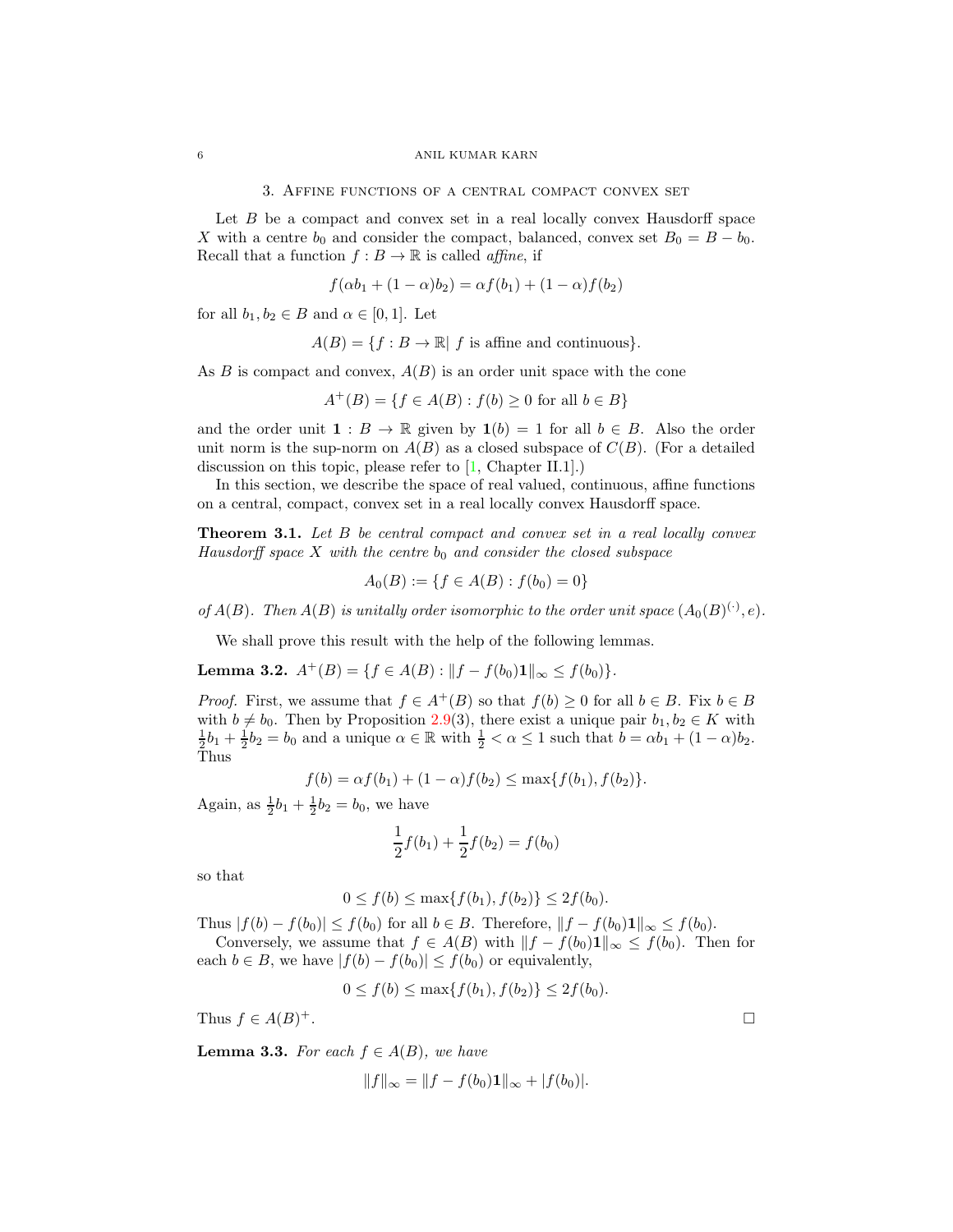*Proof.* Fix  $f \in A(B)$ . Since  $\|\cdot\|_{\infty}$  is an order unit norm on  $A(B)$ , we have

$$
||f - f(b_0)\mathbf{1}||_{\infty}\mathbf{1} \pm (f - f(b_0)\mathbf{1}) \in A^+(B).
$$

As

$$
||f - f(b_0)\mathbf{1}||_{\infty} + |f(b_0)| = \max\{||f - f(b_0)\mathbf{1}||_{\infty} + f(b_0), ||f - f(b_0)\mathbf{1}||_{\infty} - f(b_0)\},\
$$

we obtain that

$$
(\|f - f(b_0)\mathbf{1}\|_{\infty} + |f(b_0)|)\mathbf{1} \pm f \in A^+(B).
$$

Thus  $||f||_{\infty} \leq ||f - f(b_0)\mathbf{1}||_{\infty} + |f(b_0)|.$ 

Next, as  $||f||_{\infty}$ **1**  $\pm$   $f \in A^{+}(B)$ , by Lemma [3.2,](#page-5-0) we have

$$
\|(\|f\|_{\infty} \mathbf{1} \pm f) - (\|f\|_{\infty} \pm f(b_0)) \mathbf{1}\|_{\infty} \le (\|f\|_{\infty} \pm f(b_0))
$$

or equivalently,

$$
||f - f(b_0)\mathbf{1}||_{\infty} \le (||f||_{\infty} \pm f(b_0)).
$$

Thus

$$
||f - f(b_0)\mathbf{1}||_{\infty} + |f(b_0)| = \max{||f - f(b_0)\mathbf{1}||_{\infty} + f(b_0), ||f - f(b_0)\mathbf{1}||_{\infty} - f(b_0)}
$$
  
 
$$
\leq ||f||_{\infty}.
$$

Hence  $||f||_{\infty} = ||f - f(b_0)1||_{\infty} + |f(b_0)|.$ 

*Proof of Theorem 3.1.* For 
$$
f \in A(B)
$$
, we define  $\theta(f) : B \to \mathbb{R}$  given by  $\theta(f)(b) = f(b) - f(b_0)$  for all  $b \in B$ . Then  $\theta(f) = f - f(b_0) \mathbf{1} \in A_0(B)$  so that by Lemma 3.3, we have

$$
\|\theta(f)\|_{\infty} = \|f - f(b_0)\mathbf{1}\|_{\infty} \le \|f\|_{\infty}.
$$

Thus the map  $\theta : A(B) \to A_0(B)$  given by  $\theta(f) = f - f(b_0) \mathbf{1}$  for all  $f \in A(B)$ is a contractive, linear surjective map. We define  $\chi : A(B) \to A_0(B)^{(\cdot)}$  given by  $\chi(f) = (\theta(f), f(b_0))$  for all  $f \in A(B)$ . Then  $\chi$  is a unital linear surjection. Also, by Lemmas [3.2](#page-5-0) and [3.3,](#page-5-2)  $\chi$  is an order isomorphism.

**Example 3.4.** Fix  $n \in \mathbb{N}$  with  $n \geq 2$  and consider the compact convex set

$$
S_n = \{(x_i) \in \ell_1^n : x_i \ge 0 \text{ and } \sum_{i=1}^n x_i = 1\}.
$$

Then  $B_n := \text{co}(S_n \bigcup -S_n)$  is the closed unit ball of the base normed space  $\ell_1^n$  and is a compact convex set with the centre 0. We show that  $A(B_n)$  is isometrically isomorphic to  $(A(S_n)^{(\cdot)}, e)$ . Note that  $A(S_n)$  is isometrically isomorphic to  $\ell_{\infty}^n$ .

Let  $f \in A_0(B_n)$ . Then  $f(-\alpha) = -f(\alpha)$  for all  $\alpha \in B_n$ . In fact if  $\alpha \in B_n$ , then  $-\alpha \in B_n$  and we have  $0 = \frac{1}{2}\alpha + \frac{1}{2}(-\alpha)$ . Thus

$$
0 = f(0) = \frac{1}{2}f(\alpha) + \frac{1}{2}f(-\alpha)
$$

so that  $f(-\alpha) = -f(\alpha)$ . Put  $a_i = f(e_i)$  where  $\{e_i\}$  is the standard unit vector basis of  $\mathbb{R}^n$ . We show that  $f((x_i)) = \sum_{i=1}^n x_i f(e_i)$  for every  $(x_i) \in B_n$ . Fix  $(x_i) \in B_n$ . Then  $\sum_{i=1}^n |x_i| \leq 1$ . Put  $\epsilon_i = sign(x_i)$  for  $1 \leq i \leq n$ . Then  $\epsilon_i = \pm 1$  and  $x_i = \epsilon |x_i|$ for each i. Also, we have  $\epsilon f(e_i) = f(\epsilon_i e_i)$  for each i. Put  $\lambda_i = |x_i|$  for  $1 \leq i \leq n$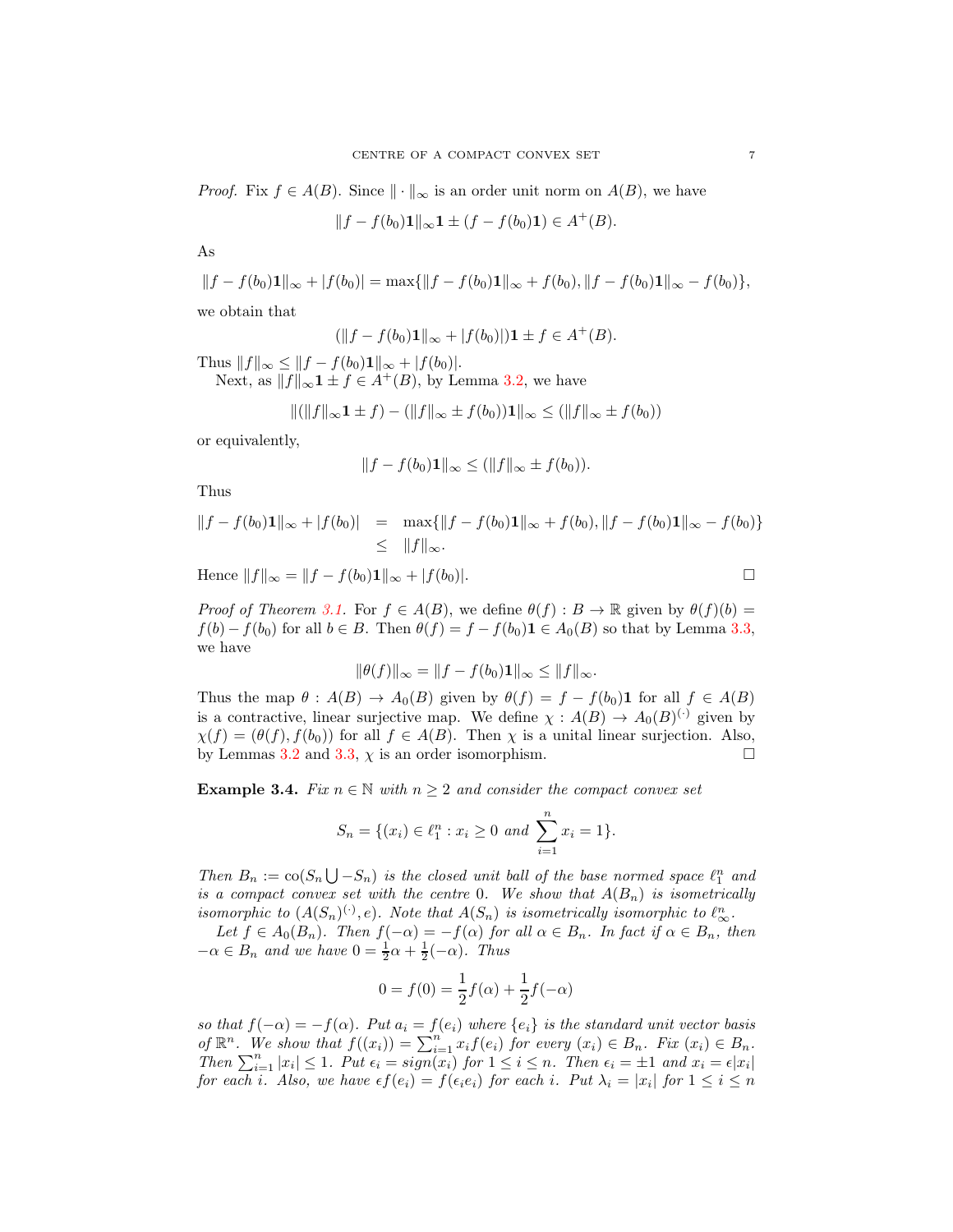and  $\lambda_0 = 1 - \sum_{i=1}^n |x_i|$ . Then  $\lambda_i \geq 0$  for  $0 \leq i \leq n$  with  $\sum_{i=0}^n \lambda_i = 1$ . Thus as f is affine, we have

$$
\sum_{i=1}^{n} x_i a_i = \sum_{i=1}^{n} |x_i| \epsilon_i f(e_i)
$$
  
= 
$$
\sum_{i=1}^{n} |x_i| f(\epsilon_i e_i)
$$
  
= 
$$
\lambda_0 f(0) + \sum_{i=1}^{n} \lambda_i f(\epsilon_i e_i)
$$
  
= 
$$
f(\lambda_0 0 + \sum_{i=1}^{n} \lambda_i \epsilon_i e_i)
$$
  
= 
$$
f((x_i)).
$$

Next, let  $f \in A(B_n)$ . Define  $f_0(x) = f(x) - f(0)$  for all  $x \in B_n$ . Then  $f_0 \in A_0(B_n)$ . Thus for any  $(x_i) \in B_n$ , we have

$$
f((x_i)) = f_0((x_i)) + f(0)
$$
  
= 
$$
\sum_{i=1}^n x_i f_0(e_i) + f(0)
$$
  
= 
$$
\sum_{i=1}^n x_i (f(e_i) - f(0)) + f(0).
$$

Therefore,  $f \mapsto (f(e_1), \ldots, f(e_n))$  is linear isomorphism from  $A_0(B_n)$  onto  $\mathbb{R}^n$  and  $f \mapsto (f(0), f(e_1) - f(0), \ldots, f(e_n) - f(0))$  is linear isomorphism from  $A(B_n)$  onto  $\mathbb{R}^{n+1}$ .

*Next, let*  $f \in A(B_n)$ *. Then* 

$$
||f||_{\infty} = \sup\{|f((x_i))| : (x_i) \in B_n\}
$$
  
\n
$$
= \sup\{\left|\sum_{i=1}^n x_i(f(e_i) - f(0)) + f(0)\right| : \sum_{i=1}^n |x_i| \le 1\}
$$
  
\n
$$
= \sup\{\left|\sum_{i=1}^n x_i(f(e_i) - f(0))\right| + |f(0)| : \sum_{i=1}^n |x_i| \le 1\}
$$
  
\n
$$
= |f(0)| + \max\{|f(e_i) - f(0)| : 1 \le i \le n\}
$$
  
\n
$$
= |f(0)| + ||(f(e_1) - f(0), \dots, f(e_n) - f(0))||_{\infty}.
$$

Hence  $A_0(B_n)$  is isometrically isomorphic to  $\ell_{\infty}^n$  and  $A(B_n)$  is isometrically isomorphic to  $\ell_{\infty}^n \oplus_1 \mathbb{R}$ . Since  $A(S_n)$  is isometrically isomorphic to  $\ell_{\infty}^n$ , we get that  $A(B_n) \cong A(S_n)^{(\cdot)}$  as order unit spaces.

### 4. Base with a centre

Let  $(V, B)$  be a base normed space [\[1,](#page-15-3) Proposition II.1.12]. Then there exists a unique strictly positive  $e \in V^*$  with  $||e|| = 1$  such that  $e(v) = ||v||$  if and only if  $v \in V^+$ . In particular,  $B = \{v \in V^+ : e(v) = 1\}$  [\[11,](#page-15-4) Lemma 9.3 and Proposition 9.4]. In this section, we describe the base normed space with a central base.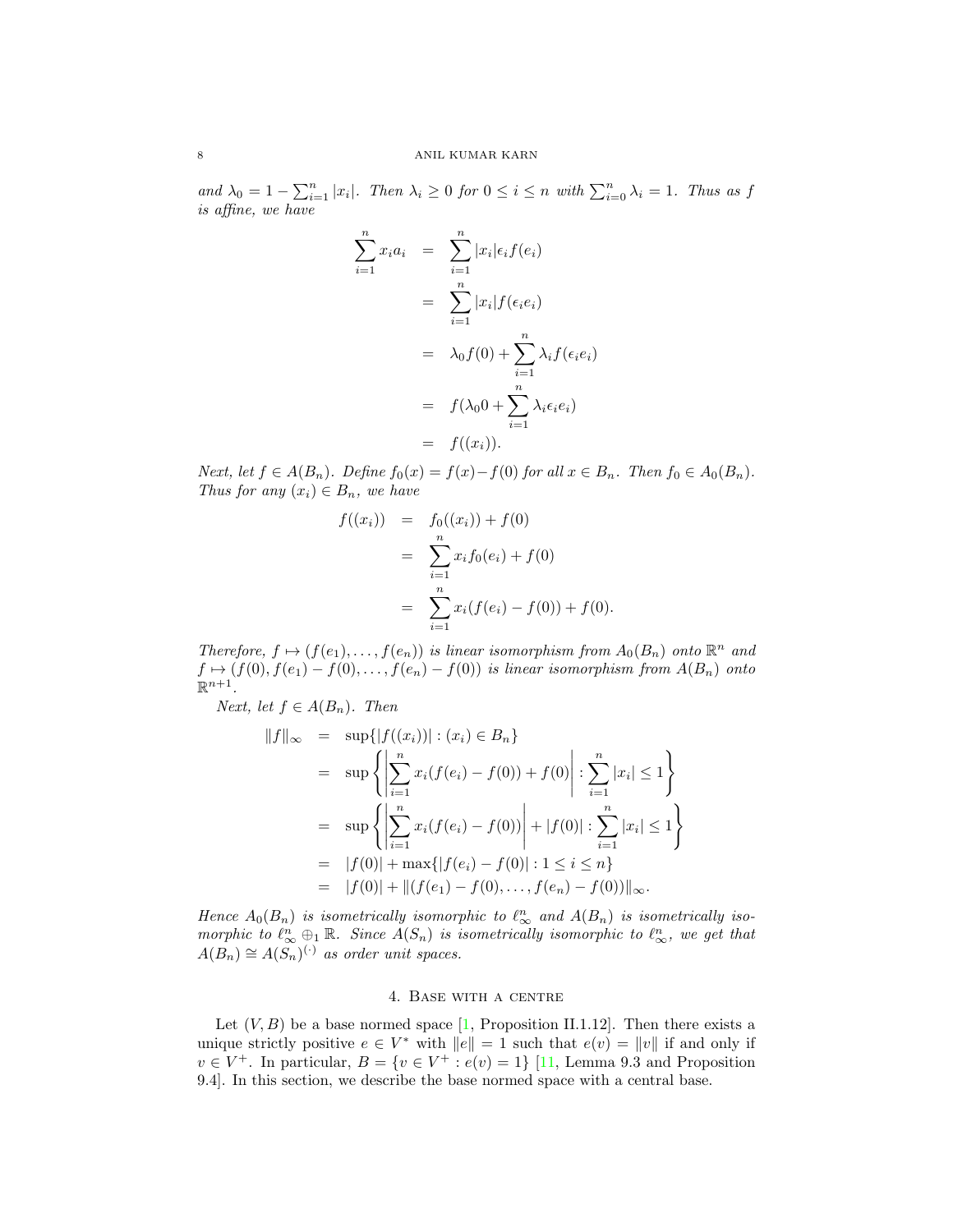<span id="page-8-0"></span>**Theorem 4.1.** Let  $(V, B)$  be a base normed space. For a fixed  $b_0 \in B$ , the following statements are equivalent:

- (i)  $b_0$  is a centre of B;
- (*ii*)  $V^+ = \{v \in V : ||v e(v)b_0|| \le e(v)\};$ (iii)  $B = \{v \in V : e(v) = 1 \text{ and } ||v - b_0|| \leq 1\}.$

We use the following result to prove Theorem  $4.1$ .

<span id="page-8-1"></span>**Lemma 4.2.** Let  $(V, B)$  be a base normed space and assume that  $b_0 \in B$  is a centre of B. Then for each  $v \in V$ , we have

$$
||v|| \ge \max{||v - e(v)b_0||, |e(v)|}.
$$

*Proof.* Let  $v = \lambda b_1 - \mu b_2$  for some  $b_1, b_2 \in B$  and  $\lambda, \mu \geq 0$  with  $\lambda + \mu = ||v||$ . Then  $e(v) = \lambda - \mu$  so that

$$
v - e(v)b_0 = \lambda b_1 - \mu b_2 - (\lambda - \mu) b_0
$$
  
=  $\lambda (b_1 - b_0) - \mu (b_2 - b_0)$   
=  $\lambda \left(\frac{b_1 - b'_1}{2}\right) - \mu \left(\frac{b_2 - b'_2}{2}\right)$   
=  $\frac{1}{2} \{(\lambda b_1 - \mu b_2) - (\lambda b'_1 - \mu b'_2)\}.$ 

Thus  $||v - e(v)b_0|| \leq \lambda + \mu = ||v||$ . Also, we have  $|e(v)| = |\lambda - \mu| \leq \lambda + \mu$  which completes the proof.  $\Box$ 

### *Proof of Theorem [4.1.](#page-8-0)* (i) implies (ii):

Let us assume that  $b_0$  is a centre of B. If  $v \in V^+$ , then  $e(v) = ||v||$ . Thus by Lemma [4.2,](#page-8-1)  $||v - e(v)b_0|| \le e(v)$ . Now assume that  $||v - e(v)b_0|| \le e(v)$  for some  $v \in V$ . Find  $b_1, b_2 \in B$  and  $\lambda, \mu \geq 0$  such that  $v - e(v)b_0 = \lambda b_1 - \mu b_2$  and  $||v - e(v)b_0|| = \lambda + \mu$ . Then

$$
0 = e(v - e(v)b_0) = e(\lambda b_1 - \mu b_2) = \lambda - \mu
$$

so that  $2\lambda = 2\mu = ||v - e(v)b_0|| \leq e(v)$ . Thus

$$
v = \lambda(b_1 - b_2) + e(v)b_0 = \lambda b_1 + \lambda b_2' + (e(v) - 2\lambda)b_0 \in V^+.
$$

Thus  $V^+ = \{v \in V : ||v - e(v)b_0|| \le e(v)\}.$ 

(ii) implies (iii):

Next we assume that  $V^+ = \{v \in V : ||v - e(v)b_0|| \le e(v)\}\$ . Let  $b \in B$ . Then  $b \in V^+$  and  $||b|| = 1 = e(b)$ . Thus by Lemma [4.2,](#page-8-1)  $||b - b_0|| \le 1$ . Put  $u = b - b_0$ . Then  $e(u) = 0$ ,  $||u|| \le 1$  and we have  $b = u + b_0$ . Conversely, let  $u \in V$  with  $e(u) = 0$ and  $||u|| \le 1$  and put  $b = u + b_0$ . Then  $e(b) = 1$  and  $||b - e(b)b_0|| = ||u|| \le 1 = e(b)$ . Thus by the assumption,  $b \in V^+$  so that  $||b|| = e(b) = 1$ , that is,  $b \in B$ . Therefore,  $B = \{v \in V : e(v) = 1 \text{ and } ||v - b_0|| \leq 1\}.$ (iii) implies (i):

Finnaly assume that  $B = \{v \in V : e(v) = 1 \text{ and } ||v - b_0|| \leq 1\}$ . Let  $b \in B$  and consider  $b' := 2b_0 - b$ . Then  $e(b') = 1$  and

$$
b' - e(b')b_0 = 2b_0 - b - b_0 = b_0 - b.
$$

As  $b \in B$ , by the assumption, we have  $|b' - e(b')b_0| \leq 1$  so that  $b' \in B$ . Thus  $b_0$  is a centre of  $B$ .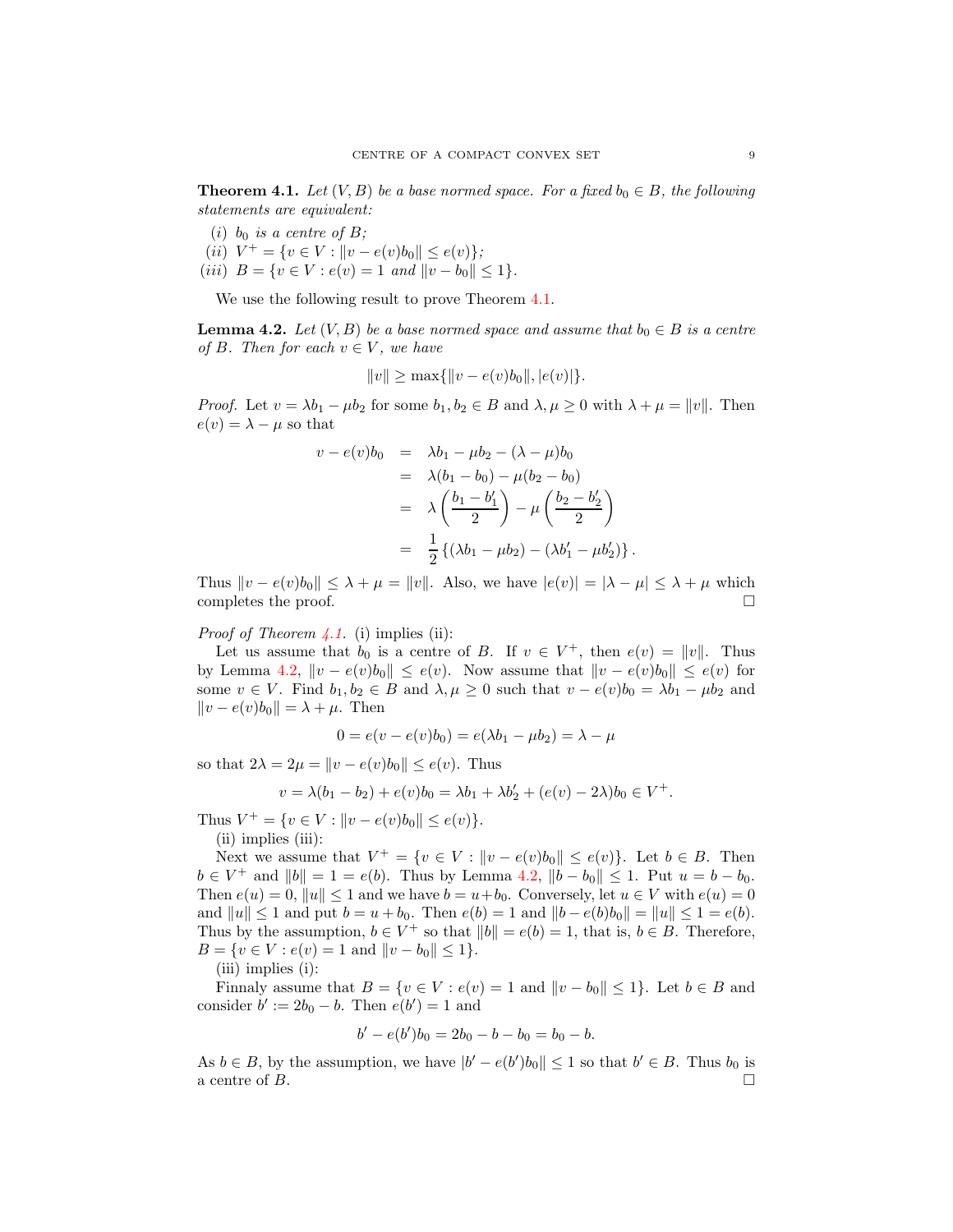<span id="page-9-0"></span>**Corollary 4.3.** Let  $(V, B)$  be a base normed space with a centre  $b_0$  of B. Then for each  $v \in V$ , we have  $||v|| = \max{||v - e(v)b_0||, |e(v)||}.$ 

*Proof.* If  $v \in V^+ \cup -V^+$ , then  $||v|| = |e(v)|$ . Thus by Lemma [4.2,](#page-8-1) we get  $||v|| =$  $\max\{\Vert v - e(v)b_0 \Vert, |e(v)|\}.$  Next, let  $v \notin V^+ \cup -V^+$ . Then by Theorem [4.1,](#page-8-0) we have  $|e(v)| < ||v - e(v)b_0||$ . Put  $u = \frac{v - e(v)b_0}{||v - e(v)b_0||}$  $\frac{v-e(v)\theta_0}{\|v-e(v)\theta_0\|}$ . Then  $e(u) = 0$  and  $\|u\| = 1$ so that  $k = u + b_0 \in B$ , by Theorem [4.1.](#page-8-0) Also then  $k' = -u + b_0$ . Next, put  $2\lambda = ||v - e(v)b_0|| + e(v)$  and  $2\mu = ||v - e(v)b_0|| - e(v)$ . Then  $\lambda, \mu > 0$  with  $\lambda + \mu = ||v - e(v)b_0||$  and  $\lambda - \mu = e(v)$ . Thus

$$
\lambda k - \mu k' = (\lambda + \mu)u + (\lambda - \mu)b_0 = v - e(v)b_0 + e(v)b_0 = v.
$$

Now, it follows that

$$
||v|| \le \lambda + \mu = ||v - e(v)b_0||
$$
  
so that  $||v|| = \max{||v - e(v)b_0||, |e(v)|}.$ 

**Corollary 4.4.** A centre of  $B$ , if it exists, is unique.

*Proof.* Let  $b_1 \in B$  be another centre of B. Then by Theorem [4.1,](#page-8-0)  $b_1 = u_1 + b_0$  for some  $u_1 \in V$  with  $e(u_1) = 0$  and  $||u_1|| \leq 1$ . If  $b_1 \neq b_0$ , then  $u_1 \neq 0$ . In which case,  $b_2 = -||u_1||^{-1}u_1 + b_0 \in B$ . Since  $b_1$  is a centre, by Theorem [4.1,](#page-8-0) we must have  $||b_2 - b_1|| \le 1$ . But this is not true as  $||b_2 - b_1|| = 1 + ||u_1|| > 1$ . Hence  $b_1 = b_0$ . □

Combining Theorem [4.1](#page-8-0) and Corollary [4.3,](#page-9-0) we may deduce the following

**Theorem 4.5.** A base normed space  $(V, B)$  with a centre  $b_0 \in B$  is isometrically isomorphic to  $(V_0^{(\cdot)}, B_0^{(\cdot)})$  where  $V_0 = \{v \in V : e(v) = 0\}$  and

$$
B_0^{(\cdot)} = \{ (v, 1) : v \in V_0 \text{ with } ||v|| \le 1 \}.
$$

Here e is the order unit of  $V^*$  corresponding to the base  $B$ .

**Example 4.6.** Consider  $V_n = \ell_1^n(\mathbb{R})$ . Then  $B_n = \{(\alpha_i) : \alpha_i \geq 0 \text{ and } \sum \alpha_i = 1\}$ is the base for  $V_n$  so that  $(V_n, B_n)$  is a base normed space. For  $n \geq 3$ ,  $B_n$  can not have a centre. To see this fix  $b_0 = (\alpha_i^0) \in B_n$  so that  $\sum \alpha_i^0 = 1$ . Also, if  $\alpha_m^0 = \inf{\alpha_i^0 : 1 \leq i \leq n}$ , then  $\alpha_m^0 \leq \frac{1}{n}$ . Consider the m-th coordinate vector  $e_m \in V_n$ . Then  $e_m \in B_n$  and we have

$$
||e_m - b_0||_1 = 1 - \alpha_m^0 + \sum_{i \neq m} \alpha_i^0 = 2(1 - \alpha_m^0) \ge 2(1 - \frac{1}{n}) > 1.
$$

Thus  $b_0$  is not a centre of  $B_n$ .

## 5. Order unit spaces with a central state space

We now describe a non-dual version of  $A(B)$  where B is a central, compact convex subset of a real locally convex space.

<span id="page-9-1"></span>**Proposition 5.1.** Let  $(V, e)$  be an order unit space and let  $\tau \in S(V)$ . Then the following statements are equivalent:

(1)  $\tau$  is a centre of  $S(V)$ ; (2)  $v \leq 2\tau(v)e$  for every  $v \in V^+$ ; (3)  $V^+ = \{v \in V : ||v - \tau(v)e|| \leq \tau(v)\}.$ 

In this case, we say that  $\tau$  is a central state.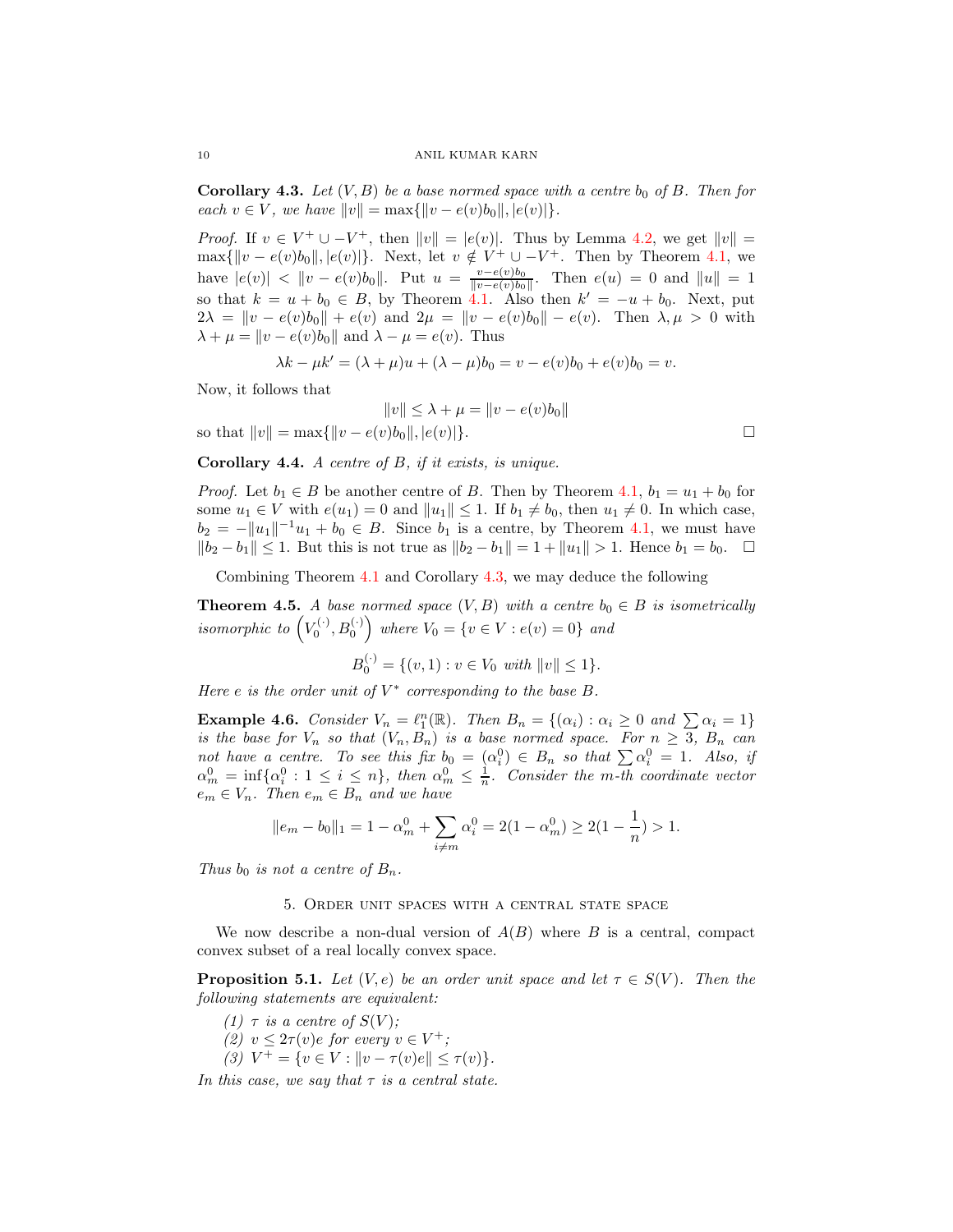*Proof.* (1) implies (2): We assume that  $\tau$  is a centre of  $S(V)$ . Let  $v \in V^+$ . If  $f \in$  $S(V)$ , then by assumption,  $2\tau - f \in S(V)$ . Thus  $f(2\tau(v)e - v) = 2\tau(v) - f(v) \geq 0$ for all  $f \in S(V)$  so that  $v \leq 2\tau(v)e$ .

(2) implies (1): Now, we assume that  $v \leq 2\tau(v)e$  for each  $v \in V^+$ . Let  $f \in$  $S(V)$ . Put  $f' = 2\tau - f$ . Then f' is linear and  $f'(e) = 1$ . We show that it is positive. Let  $v \in V^+$ . Then by assumption,  $v \leq 2\tau(v)e$ . As  $f \geq 0$ , we have  $f'(v) = 2\tau(v) - f(v) = f(2\tau(v)e - v) \ge 0$ . Thus  $f' \in S(V)$ .

(2) implies (3): We again assume that  $v \leq 2\tau(v)e$  for each  $v \in V^+$ . Thus if  $v \in V^+$ , then  $v \leq 2\tau(v)e$ , or equivalently,  $\tau(v)e \pm (v - \tau(v)e) \in V^+$ . Therefore,  $||v - \tau(v)e|| \leq \tau(v)$ . Conversely, let  $v \in V$  with  $||v - \tau(v)e|| \leq \tau(v)$ . Then  $\tau(v)e \pm \tau(v)$  $(v-\tau(v)e) \in V^+$  so that  $2\tau(v)e-v \in V^+$ . Thus  $V^+ = \{v \in V : ||v-\tau(v)e|| \leq \tau(v)\}.$ 

(3) implies (2): Finally we assume that  $V^+ = \{v \in V : ||v - \tau(v)e|| \leq \tau(v)\}.$ Then for  $v \in V^+$  we have  $||v - \tau(v)e|| \leq \tau(v)$ . Thus  $\tau(v)e \pm (v - \tau(v)e) \in V^+$ . In particular,  $v \leq 2\tau(v)e$ .

The norm condition on positive elements of  $V$  is somewhat minimal as we see in the next result.

<span id="page-10-0"></span>**Proposition 5.2.** Let  $(V, e)$  be an order unit space with a central state  $\tau \in S(V)$ . Then for each  $v \in V$ , we have  $||v - \tau(v)e|| \le ||v - \alpha e||$  for all  $\alpha \in \mathbb{R}$ .

*Proof.* Fix  $\alpha \in \mathbb{R}$ . Then

$$
|f(v) - \alpha| = |f(v - \alpha e)| \le ||v - \alpha e||
$$

for every  $f \in S(V)$ . By Proposition [5.1,](#page-9-1) given  $f \in S(V)$ , there exists a unique  $f' \in S(V)$  such that  $f + f' = 2\tau$ . Thus

$$
|f(v) - f'(v)| \le |f(v) - \alpha| + |f'(v) - \alpha| \le 2||v - \alpha e||.
$$

Since  $f - f' = 2(f - \tau)$ , we get

$$
|f(v - \tau(v)e)| = |f(v) - \tau(v)| \le ||v - \alpha e||
$$

for all  $f \in S(V)$ . Hence  $||v - \tau(v)e|| \le ||v - \alpha e||$  for all  $\alpha \in \mathbb{R}$ .

<span id="page-10-1"></span>**Proposition 5.3.** Let  $(V, e)$  be an order unit space with a central state  $\tau \in S(V)$ . Then for each  $v \in V$ , we have

$$
||v|| = ||v - \tau(v)e|| + |\tau(v)|.
$$

*Proof.* Fix  $v \in V$ . Then  $||v|| \le ||v - \tau(v)e|| + |\tau(v)|$ . Also as  $||v||e \pm v \in V^+$ , by (1), we have

$$
\|(|v||e \pm v) - \tau(||v||e \pm v)e\| \le \tau(||v||e \pm v).
$$

In other words,  $||v - \tau(v)e|| \le ||v|| \pm \tau(v)$  so that  $||v - \tau(v)e|| + |\tau(v)| \le ||v||$ . Hence  $||v|| = ||v - \tau(v)e|| + |\tau(v)|.$ 

**Remark 5.4.** Let  $(V, e)$  be an order unit space with a central state  $\tau \in S(V)$ . Then τ is unique and we have

$$
(1) V^{*+} = \{ f \in V^* : ||f - f(e)\tau|| \le f(e) \} = \{ f + \alpha \tau : f(e) = 0 \text{ and } ||f|| \le \alpha \};
$$

- (2)  $S(V) = \{f_0 + \tau : f_0 \in V^*, f_0(e) = 0 \text{ and } ||f_0|| \le 1\};$  and
- (3) For each  $f \in V^*$ , we have  $||f|| = \max{||f f(e)\tau||, |f(e)|}.$

**Proposition 5.5.** Let  $(V, e)$  be an order unit space with a central state  $\tau \in S(V)$ . Then the Banach dual of  $V_0 = \{v \in V : \tau(v) = 0\}$  is isometrically isomorphic to  $V_0^* := \{f \in V^* : f(e) = 0\}.$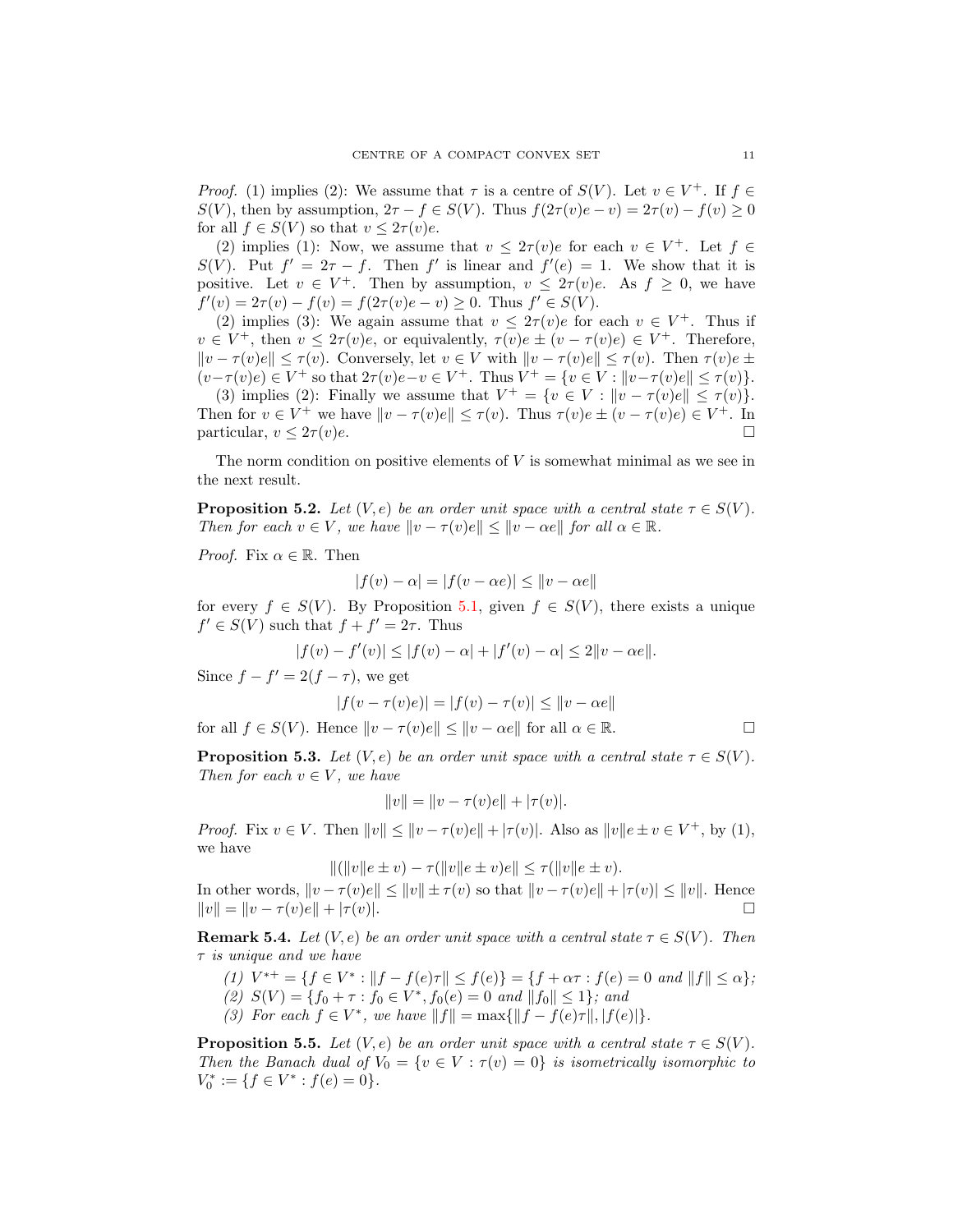*Proof.* Consider the mapping  $\chi : V_0^* \to (V_0)^*$  given by  $f \mapsto f|_{V_0}$ . Then  $\chi$  is linear. Also for  $f \in V_0^*$  we have

$$
||f|| = \sup\{|f(v)| : v \in V \text{ with } ||v|| \le 1\}
$$
  
=  $\sup\{|f(v - \tau(v)e)| : v \in V \text{ with } ||v - \tau(v)e|| + |\tau(v)| \le 1\}$   
=  $\sup\{|f(v)| : v \in V_0 \text{ with } ||v|| \le 1\}.$ 

Thus  $\chi$  is an isometry. Further, for  $f_0 \in (V_0)^*$ , we define  $f: V \to \mathbb{R}$  given by  $f(v) = f_0(v - \tau(v)e)$  for all  $v \in V$ . Then  $f \in V_0^*$  with  $\chi(f) = f_0$ .

<span id="page-11-0"></span>**Theorem 5.6.** Let  $(V, e)$  be an order unit space with a central state  $\tau \in S(V)$ . Then  $V/\mathbb{R}e$  is isometrically isomorphic to  $V_0 := \{v \in V : \tau(v) = 0\}$  and V is unitally and isometrically order isomorphic to  $V_0 \oplus_1 \mathbb{R}$ .

*Proof.* It follows from Lemma [5.2](#page-10-0) that  $||v|| = ||v + \mathbb{R}e||$  for all  $v \in V_0$ . Thus  $v \mapsto$  $v+\mathbb{R}e$  determines a linear isometric mapping from  $V_0$  into  $V/\mathbb{R}e$ . Further,  $v-\tau(v)$  is a pull back of  $X \in V/\mathbb{R}e$  whenever  $X = v + \mathbb{R}e$ . Thus  $V_0$  is isometrically isomorphic to V/ $\mathbb{R}e$ . Next, with the help of Proposition [5.3\(](#page-10-1)2), we observe that  $v \mapsto (v \tau(v)e, \tau(v)$  determines a surjective linear isometry such that  $e \mapsto (0, 1)$ . Similarly, Proposition [5.3\(](#page-10-1)1) determines that this mapping is an order isomorphism.  $\Box$ 

# 5.1. Strict convexity.

**Definition 5.7.** Let  $B_0$  be a compact, balanced, convex subset of a real, locally convex, Hausdorff space  $X$ . We say that  $B_0$  is said to satisfy Property (S) with respect to  $X^*$ , if for each  $x_0 \in \text{Leaf}(B_0)$  there exists at most one  $f \in X^*$  such that

$$
\sup\{|f(x)| : x \in B_0\} = f(x_0) = 1.
$$

Remark 5.8. The notion of Property (S) is motivated by a characterization of strictly convex spaces by M. G. Krein in 1938. However, the same result was also proved independently by A. F. Ruston in 1949 [\[10,](#page-15-5) Theorem 1]. (Please refer to  $\lbrack 9,$ 5.5.1.1] for a detailed discussion on it.)

**Definition 5.9.** Let  $(V, e)$  be an order unit space with a central trace  $\tau \in S(V)$ . We say that V is tracial, if  $S(V)_0$  satisfies Property (S).

Theorem  $5.6$  can now be restated as follows.

**Corollary 5.10.** Let  $V_0$  be a strictly convex real normed linear space. Then  $V_0^{(\infty)}$ is precisely a tracial order unit space.

## 6. Central absolutely base normed space

In [\[8\]](#page-15-0), we described the absolute value that naturally arises out of the order structure in  $V^{(\cdot)}$ . We studied the corresponding absolute order unit space and showed that it is a generalization of a spin factor. In this section we shall discuss the description of the canonical absolute value in  $V^{(\cdot)}$  in the context of the corresponding base  $B^{(\cdot)}$ .

Let us recall the notion of absolutely ordered spaces introduced in [\[7\]](#page-15-7). (See also, [\[6\]](#page-15-8).)

**Definition 6.1.** [\[7,](#page-15-7) Definition 3.4] Let  $(U, U^+)$  be a real ordered vector space and let  $|\cdot|: U \to U^+$  satisfy the following conditions:

(1)  $|v| = v$  if  $v \in U^{+}$ ;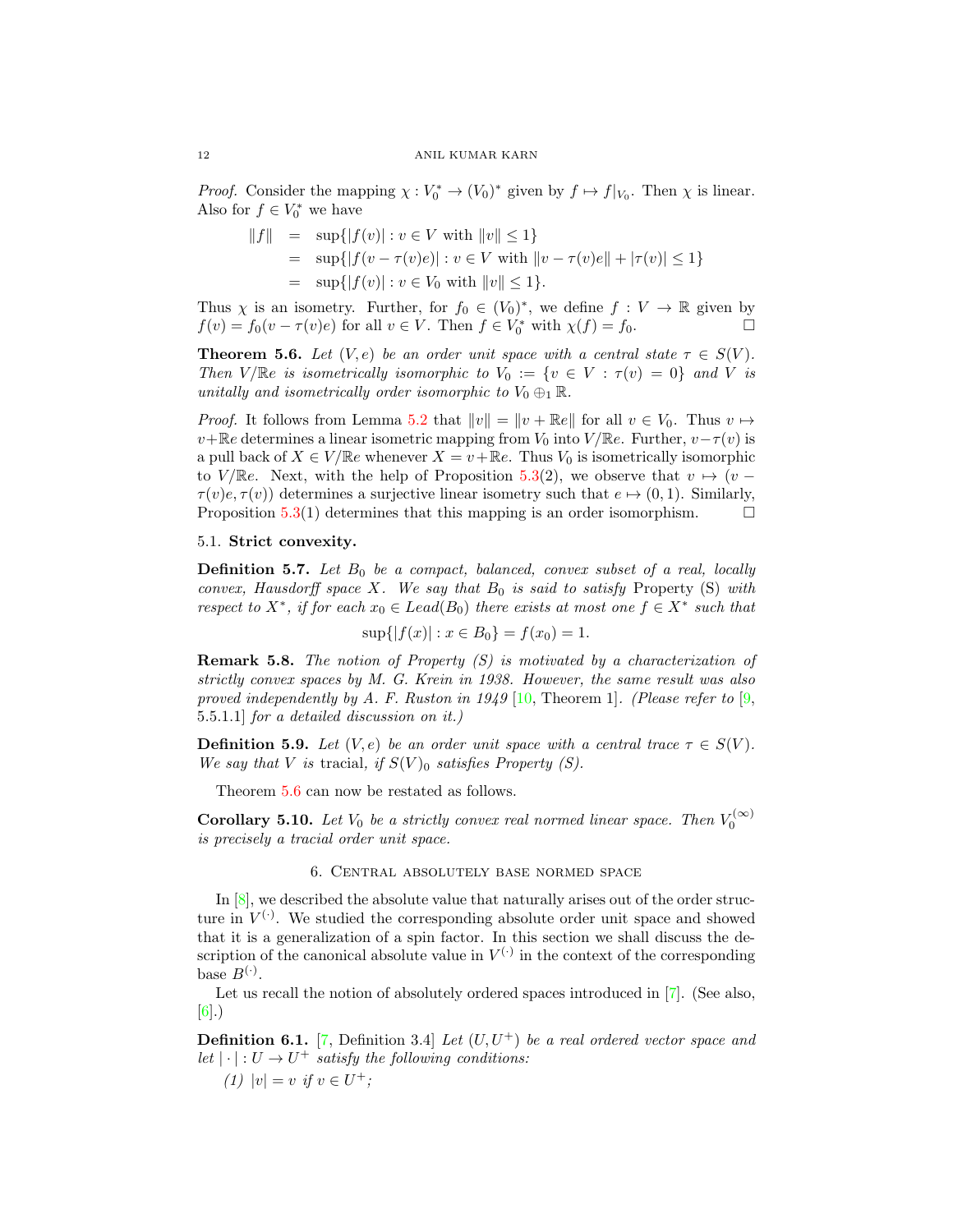- (2)  $|v| \pm v \in U^+$  for all  $v \in U$ ;
- (3)  $|kv| = |k||v|$  for all  $v \in U$  and  $k \in \mathbb{R}$ ;
- (4) If  $u, v, w \in U$  with  $|u v| = u + v$  and  $|u w| = u + w$ , then  $|u v| \pm w|| =$  $u + |v \pm w|$ ;

(5) If  $u, v$  and  $w \in U$  with  $|u-v| = u+v$  and  $0 \le w \le v$ , then  $|u-w| = u+w$ . Then  $(U, U^+, |\cdot|)$  is called an absolutely ordered space.

Let  $(V, B)$  be a base normed space with a centre  $b_0$  of B. Consider the set  $K = \{u + b_0 : e(u) = 0 \text{ and } ||u|| = 1\} \subset B.$  We note that if  $k \in K$ , then  $k' \in K$ . In fact,  $k' = -u + b_0$  whenever  $k = u + b_0$ . The following results show that K determines an absolute value in V.

<span id="page-12-0"></span>**Lemma 6.2.** Let  $(V, B)$  be a base normed space with a centre  $b_0$  of B and let  $b \in B$ with  $b \neq b_0$ . Then there exist a unique  $k \in K$  and a unique  $\frac{1}{2} < \alpha \leq 1$  such that  $b = \alpha k + (1 - \alpha)k'$ .

*Proof.* As  $b \in B$  with  $b \neq b_0$ , we have  $0 < ||b - b_0|| \leq 1$ . Put  $\alpha = \frac{1 + ||b - b_0||}{2}$  $\frac{p - o_0}{2}$ . Then  $\frac{1}{2} < \alpha \leq 1$ . Put  $u_0 = \frac{b - b_0}{\|b - b_0\|}$ . Then  $e(u_0) = 0$  with  $||u_0|| = 1$ . Thus  $k = u_0 + b_0 \in K$ with  $k' = -u_0 + b_0$  and we have

$$
\alpha k + (1 - \alpha)k' = (2\alpha - 1)u_0 + b_0 = ||b - b_0|| \left( \frac{b - b_0}{||b - b_0||} \right) + b_0 = b.
$$

Next, let  $b = \beta k_1 + (1 - \beta)k'_1$  for some  $k_1 \in K$  and  $\frac{1}{2} < \beta \leq 1$ . Then there exists  $u_1 \in V$  with  $e(u_1) = 0$  and  $||u_1|| = 1$  such that  $k_1 = u_1 + b_0$  and  $k'_1 = -u_1 + b_0$ . Then as above  $b = (2\beta - 1)u_1 + b_0$  so that  $(2\alpha - 1)u_0 = (2\beta - 1)u_1$ . Since  $\frac{1}{2} < \alpha \le 1$ and  $\frac{1}{2} < \beta \le 1$ , we have  $2\alpha > 1$  and  $2\beta > 1$ . Now, as  $||u_0|| = 1 = ||u_1||$ , we deduce that  $2\alpha - 1 = 2\beta - 1$ . Thus we have  $\alpha = \beta$  so that  $u_0 = u_1$ ,

**Theorem 6.3.** Let  $(V, B)$  be a base normed space with a centre  $b_0$  of B and let  $v \in V \setminus \mathbb{R}b_0$ . Then there exist  $k \in K$  and  $\alpha, \beta \in \mathbb{R}$  such that  $v = \alpha k + \beta k'$ . This representation is unique in the following sense: if  $v = \lambda k_1 + \mu k'_1$  for some  $k_1 \in K$ and  $\lambda, \mu \in \mathbb{R}$ , then either  $k_1 = k$  with  $\lambda = \alpha$  and  $\mu = \beta$  or  $k_1 = k'$  with  $\lambda = \beta$  and  $\mu = \alpha$ .

*Proof.* First consider  $v \in V^+ \setminus \mathbb{R}b_0$ . Then  $v = ||v||$  for  $b := ||v||^{-1}v \in B$  such that  $b \neq b_0$ . Thus by Lemma [6.2,](#page-12-0) there exists a unique  $k \in K$  and  $\frac{1}{2} < \alpha_0 \leq 1$ such that  $b = \alpha_0 k + (1 - \alpha_0)k'$ . Therefore,  $v = \alpha k + \beta k'$  where  $\alpha = ||v||\alpha_0$  and  $\beta = ||v|| (1 - \alpha_0)$ . A similar proof works for  $v \in -V^+ \setminus \mathbb{R}b_0$ .

Now, let  $v \notin V^+ \cup -V^+$ . Then  $|e(v)| < ||v - e(v)b_0||$ . Put  $u = \frac{v - e(v)b_0}{||v - e(v)b_0||}$  $\frac{v-e(v)\overline{v_0}}{\|v-e(v)\overline{b_0}\|}$ . Then  $e(u) = 0$  and  $||u|| = 1$  so that  $k = u + b_0 \in K$  with  $k' = -u + b_0$ . First, we assume that  $e(v) \ge 0$ . Put  $2\alpha = e(v) + ||v - e(v)b_0||$  and  $2\beta = e(v) - ||v - e(v)b_0||$ , we have  $\alpha > 0, \beta < 0$  with  $\alpha - \beta = ||v - e(v)b_0||$  and  $\alpha + \beta = e(v)$ . Thus

$$
\alpha k + \beta k' = (\alpha - \beta)u + (\alpha + \beta)b_0 = v - e(v)b_0 + e(v)b_0 = v.
$$

Next, let  $v = \lambda k_1 + \mu k_1'$  for some  $k_1 \in K$  and  $\lambda, \mu \in \mathbb{R}$ . Then  $e(v) = \lambda + \mu$ . Let  $k_1 = u_1 + b_0$  for some  $u_1 \in V$  with  $e(u_1) = 0$  and  $||u_1|| = 1$ . Then  $k' = -u_1 + b_0$ and we have  $v = (\lambda - \mu)u_1 + e(v)b_0$ . Replacing  $u_1$  by  $-u_1$ , if required, we get that  $\lambda \geq \mu$ . Thus  $\|v - e(v)b_0\| = \lambda - \mu$ . Now it follows that  $\lambda = \alpha$  and  $\mu = \beta$  so that  $u_1 = u_0$  and consequently,  $k = k_1$ .

When  $e(v) < 0$ , we interchange  $\alpha$  and  $\beta$  and replace k by k'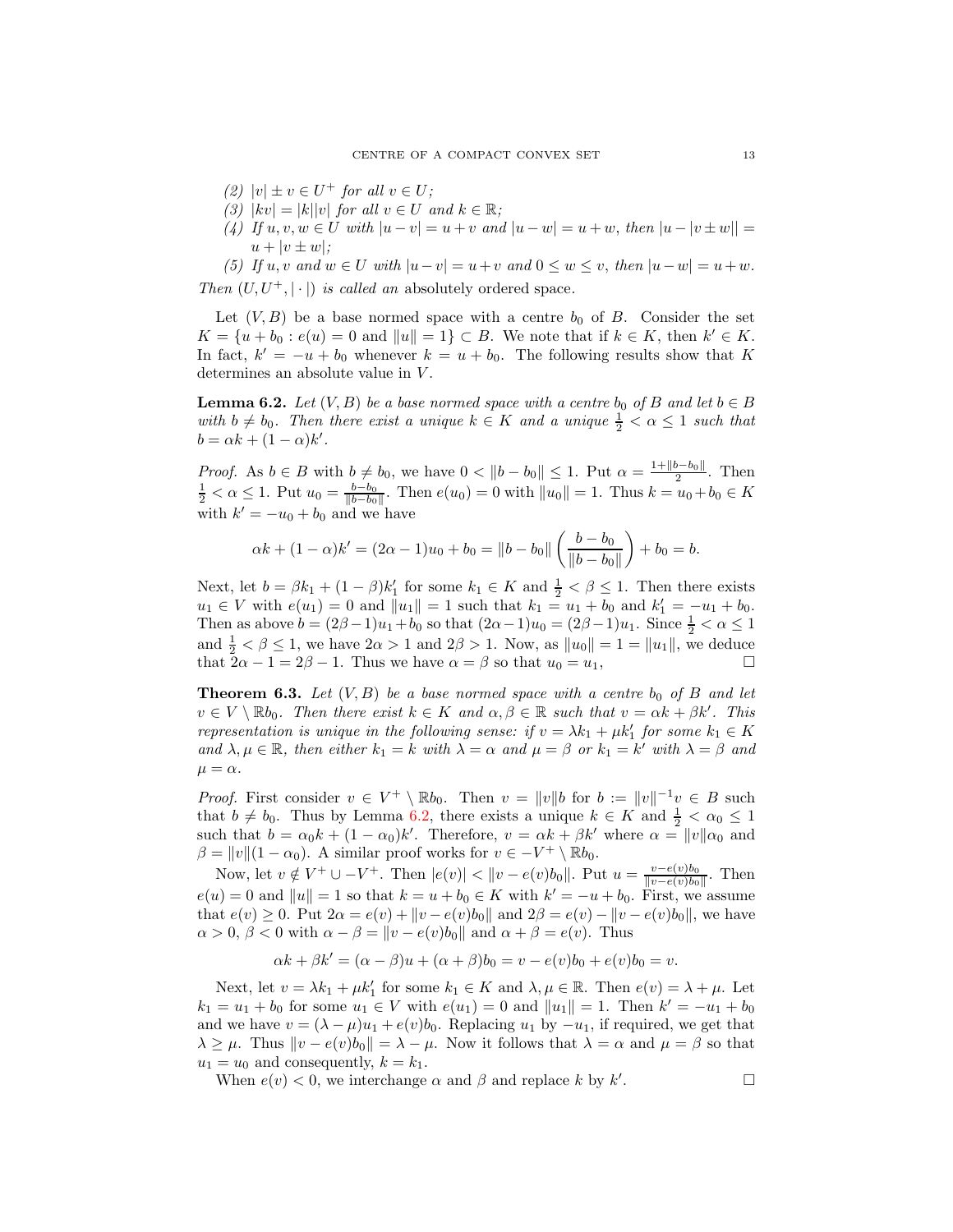**Remark 6.4.** Let us call the unique decomposition  $v = \alpha k + \beta k'$  with  $k \in K$  and  $|\alpha| \geq |\beta|$  as the K-decomposition of  $v \in V \setminus \mathbb{R}$ b<sub>0</sub>. Note that for  $v = \lambda b_0$ , we have  $v = \alpha(k + k')$  for all  $k \in K$  where  $2\alpha = \lambda$ . Thus, given  $v \in V$  and a decomposition  $v = \alpha k + \beta k'$  with  $|\alpha| \geq |\beta|$ , we obtain  $|v| = |\alpha|k + |\beta|k' \in V^+$  which is uniquely determined by v. This defines a mapping  $|\cdot|: V \to V^+$ .

<span id="page-13-1"></span>**Proposition 6.5.** Let  $(V, B)$  be a base normed space with a centre  $b_0$  of B. Then the mapping  $|\cdot|: V \to V^+$  satisfies the following properties:

- (1)  $|v| = v$  if  $v \in V^+$ ;
- (2)  $|v| \pm v \in V^+$  for all  $v \in V$ ;
- (3)  $|\lambda v| = |\lambda| |v|$  for all  $v \in V$  and  $\lambda \in \mathbb{R}$ ;
- (4) If  $u, v, w \in V$  with  $|u v| = u + v$  and  $|u w| = u + w$ , then  $|u v| \pm w|| =$  $u + |v \pm w|$ .

*Proof.* Let  $v \in V$  and consider its K-decomposition  $v = \alpha k + \beta k'$  where  $k \in K$ and  $|\alpha| \geq |\beta|$ . Then  $|v| := |\alpha|k + |\beta|k'$ . As  $k, k' \in V^+$ , verification of (1), (2) and (3) is straightforward. To prove (4), let  $u, v, w \in V$  with  $|u - v| = u + v$  and  $|u - w| = u + w$ . Then  $u, v, w \in V^+$ . If  $u - v \in V^+$ , we have  $u + v = |u - v| = u - v$ so that  $v = 0$ . Thus

$$
|u - v \pm w| = |u - w| = u + w = u + |v \pm w|.
$$

So we may assume that  $u - v, u - w \notin V^+ \bigcup V^+$ . Then  $u \neq 0, v \neq 0$  and  $w \neq 0$ . Consider the (unique) K-decomposition  $u - v = \lambda_1 k_1 + \mu_1 k'_1$  for some  $k_1 \in K$  and  $|\lambda_1 \geq |\mu_1|$ . Then  $|u - v| = |\lambda_1| k_1 + |\mu_1| k_1'$ . Since  $|u - v| = u + v$ , we get that  $u = \lambda_1 k_1$  and  $v = -\mu_1 k_1'$ . Thus  $\lambda_1 > 0$  and  $\mu_1 < 0$ . Again, as  $|u - w| = u + w$ , we get that  $u = \lambda_2 k_2$  and  $w = -\mu_2 k_2'$  for some  $k_2 \in K$  and  $|\lambda_2 \geq |\mu_2|$  with  $\lambda_2 > 0$  and  $\mu_2 < 0$ . Thus  $k_1 = k_2$  and  $\lambda_1 = \lambda_2$ . Therefore,

$$
|u - v \pm w|| = |\lambda_1 k_1 - |\mu_1 \pm \mu_2| k_1'| = \lambda_1 k_1 + |\mu_1 \pm \mu_2| k_1' = u + |v \pm w|.
$$

**Remark 6.6.** It follows from the proof of Proposition [6.5](#page-13-1) that  $|u - v| = u + v$  if and only if there exist  $k \in K$  and positive real numbers  $\alpha$  and  $\beta$  such that  $u = \alpha k$ and  $v = \beta k'$ .

<span id="page-13-0"></span>**Theorem 6.7.** Let  $(V, B)$  be a base normed space with a centre  $b_0$  of B. Consider

$$
V_0 = \{v \in V : e(v) = 0\} = \{v - e(v)b_0 : v \in V\}.
$$

Then  $V_0$  is closed subspace of V and the following statements are equivalent:

- (1)  $K = ext(B);$
- $(2)$  V<sub>0</sub> is strictly convex; and
- (3) For all  $u, v, w \in V^+$  with  $|u v| = u + v$  and  $0 \le w \le v$  we have  $|u w| =$  $u + w$ .

*Proof.* (1) implies (2): First we assume that  $K = ext(B)$ . Let  $u_0, u_1 \in V_0$  be such that  $u_0 \neq u_1$  and  $||u_0|| = 1 = ||u_1||$  and assume to the contrary that  $||u_\alpha|| = 1$  where  $u_{\alpha} = \alpha u_1 + (1 - \alpha)u_0$  for  $0 < \alpha < 1$ . Put  $k_0 = u_0 + b_0$ ,  $k_1 = u_1 + b_0$  and  $k_{\alpha} = u_{\alpha} + b_0$ . Then, by construction,  $k_0, k_1, k_\alpha \in K$  and we have  $k_\alpha = \alpha k_1 + (1 - \alpha)k_0$ . Since  $K = Ext(B)$ , we deduce that  $k_0 = k_1 = k_\alpha$ . This leads to a contradiction  $u_0 = u_1$ . Thus  $V_0$  must be strictly convex.

(2) implies (3): Next we assume that  $V_0$  is strictly convex. Consider  $u, v, w \in V^+$ with  $|u - v| = u + v$  and  $0 \le w \le v$ . If  $u - v \in V^+$ , then  $v = 0$  so that  $w = 0$  and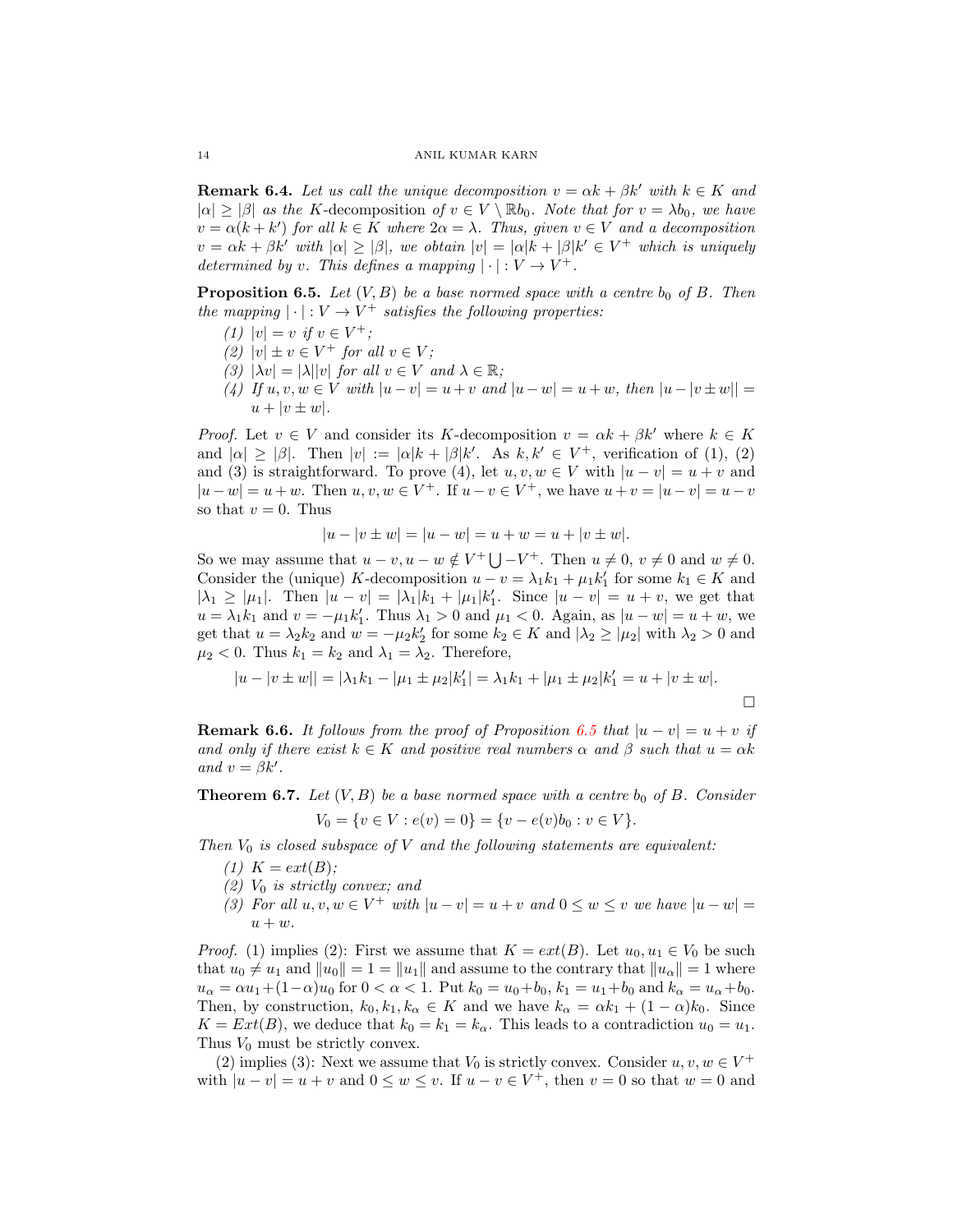we have  $|u - w| = u + w$ . If  $v - u \in V^+$ , then  $u = 0$  so that  $|u - w| = w = u + w$ . Thus we may assume that  $u - v \notin V^+ \bigcup V^+$ . Then  $u \neq 0$  and  $v \neq 0$ . We may also assume that  $w \neq 0$ . Since  $|u - v| = u + v$ , following the proof of Proposition [6.5,](#page-13-1) we can find  $k \in K$  and  $\alpha \ge \beta > 0$  such that  $u = \alpha k$  and  $v = \beta k'$ . Since B is a base for  $V^+$  and since  $w \in V^+$  with  $w \neq 0$ , there exist a unique  $b \in B$  and  $\lambda > 0$ such that  $w = \lambda b$ . By Lemma [6.2,](#page-12-0) we have  $b = \gamma k_1 + (1 - \gamma)k'_1$  for some  $k_1 \in K$ and  $\frac{1}{2} \leq \gamma \leq 1$ . Since  $k, k_1 \in K$ , there exist  $x, x_1 \in V_0$  with  $||x|| = 1 = ||x_1||$  such that  $\bar{k} = x + b_0$  and  $k_1 = x_1 + b_0$ . Then  $k' = -x + b_0$  and  $k_1 = -x_1 + b_0$ . As  $w \leq v$ we have

$$
\lambda (\gamma (x_1 + b_0) + (1 - \gamma)(-x_1 + b_0)) \le \beta (-x + b_0)
$$

so that  $-(\beta x + \lambda(2\gamma - 1)x_1) + (\beta - \lambda)b_0 \in V^+$ . Now, as  $\frac{1}{2} \leq \gamma \leq 1$  we have  $0 \leq 2\gamma - 1 \leq 1$ . Thus by Theorem [4.1,](#page-8-0) we get

$$
\beta - \lambda \le \beta - (2\gamma - 1)\lambda = ||\beta x|| - ||(2\gamma - 1)\lambda x_1|| \le ||\beta x + \lambda(2\gamma - 1)x_1|| \le \beta - \lambda.
$$

Therefore, we have  $\gamma = 1$  and  $\|\beta x + \lambda x_1\| = \beta - \lambda$ . It follows that  $b = k_1$  so that  $w = \lambda k_1$ . Since  $V_0$  is strictly convex, we conclude that

$$
\|\beta x + \lambda x_1\|^{-1}(\beta x + \lambda x_1) = \|\lambda x_1\|^{-1}(-\lambda x_1),
$$

or equivalently,  $\beta x + \lambda x_1 = -(\beta - \lambda)x_1$  as  $||x|| = ||x_1||$ . Thus  $x_1 = -x$  so that  $k_1 = k'$  and  $w = \lambda k'$ . Now

$$
|u - w| = |\alpha k - \lambda k'| \alpha k + \lambda k' = u + w.
$$

(3) implies (1): Finally, we assume that (3) holds. We show that  $K = ext(B)$ . Let  $b \in B$  such that  $b \notin K$ . Then there exists  $x \in V_0$  with  $||x|| < 1$  such that  $b = x + b_0$ . As  $b_0 = \frac{1}{2}k + \frac{1}{2}k' \notin ext(B)$ , without any loss of generality we may assume that  $x \neq 0$ . Put  $x_1 = ||x||^{-1}x$ . Then  $b_1 := x_1 + b_0 \in B$  and we have  $x = ||x||b_1 + (1 - ||x||)b_0$  is a proper convex combination in B. Thus  $b \notin ext(B)$ . Therefore,  $ext(B) \subset K$ .

Conversely, let  $k \in K$  and assume that  $k \notin ext(B)$ . Then there are  $b, c \in B$  and  $\delta \in (0,1)$  such that  $k = \delta b + (1-\delta)c$ . Let  $x_0, y, z \in V_0$  with  $||x_0|| = 1, ||y|| \le 1$  and  $||z|| \le 1$  such that  $k = x_0 + b_0$ ,  $b = y + b_0$  and  $c = z + b_0$ . Then  $x_0 = \delta y + (1 - \delta)z$ . Now

$$
1 = ||x_0|| = ||\delta y + (1-\delta)z|| \le \delta ||y|| + (1-\delta)||z|| \le \delta + (1-\delta) = 1
$$

so that  $||y|| = 1 = ||z||$ . Put  $u = -x_0 + b_0$ ,  $v = x_0 + b_0$  and  $w = \delta(y + b_0)$ . Then  $u, v, w \in V^+ \setminus \{0\}$  with  $u \in K$  and  $v = u'$ . Thus  $|u - v| = u + v$ . Also  $v - w = (1 - \delta)(z + b_0) \ge 0$  but  $|u - w| \ne u + w$  for  $w \ne \gamma v'$  for any positive real number  $\gamma$  which contradicts the assumption that the statement (3) holds. Thus  $K \subset ext(B)$ . This proves (1).

**Definition 6.8.** Let  $(V, B)$  be a base normed space with a centre  $b_0$  of B and assume that  $K := \{k \in B : ||k - b_0|| = 1\} = ext(B)$ . Then  $(V, B, b_0)$  is said to be a central base normed space.

Now Theorem [6.7](#page-13-0) yields in the following result.

**Corollary 6.9.** Let  $(V, B, b_0)$  be a central base normed spaces so that  $V_0 = \{v \in$  $V : e(v) = 0$  is strictly convex and that V is isometrically order isomorphic to  $V_0^{(1)}$  .